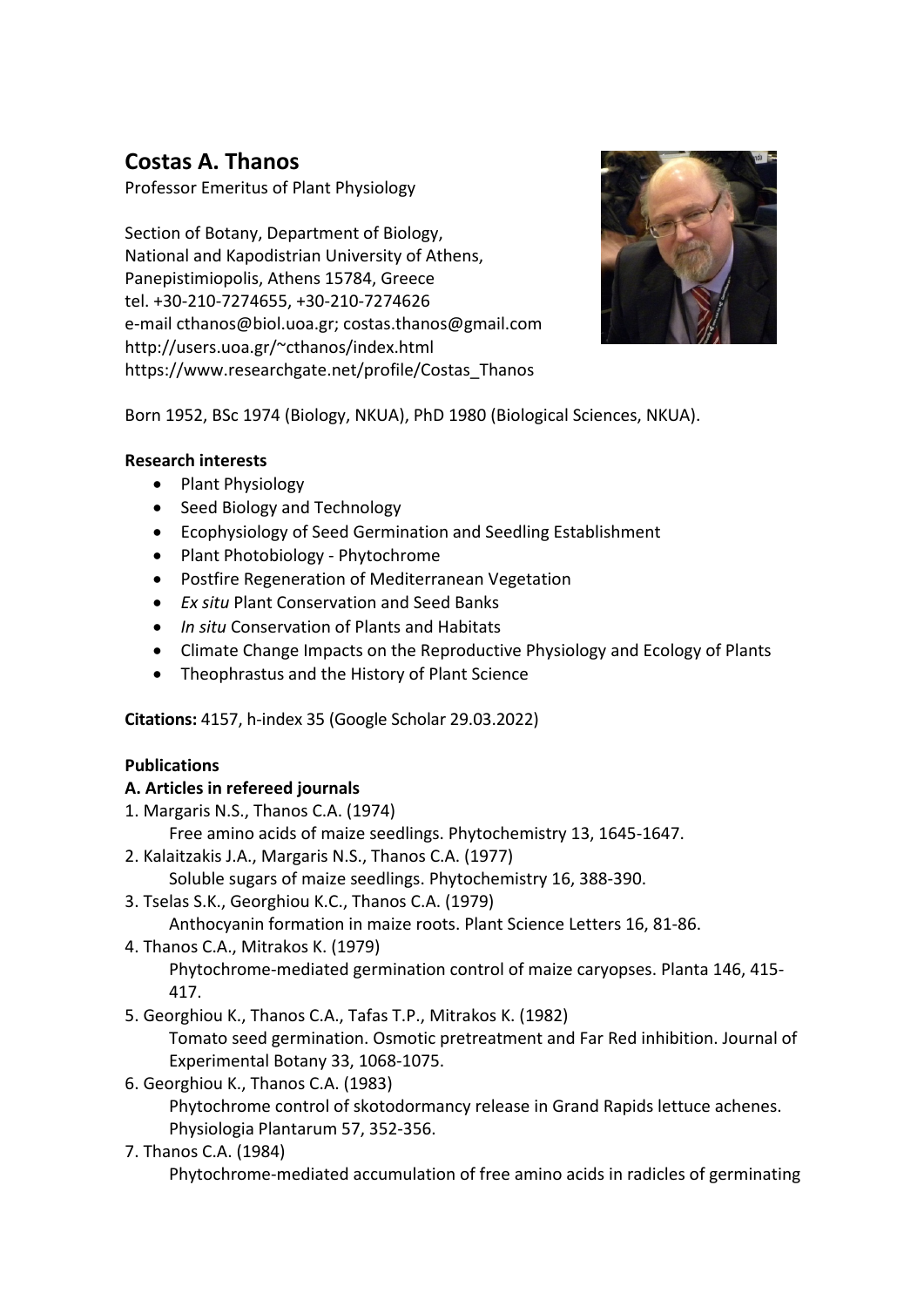watermelon seeds. Physiologia Plantarum 60, 422-426.

- 8. Georghiou K., Thanos C.A., Passam H.C. (1987) Osmoconditioning as a means of counteracting the ageing of pepper seeds during high-temperature storage. Annals of Botany 60, 279-285.
- 9. Georghiou K., Tselas S.K., Thanos C.A. (1987) Phytochrome activation and osmoconditioning of tomato seeds. Plant Physiology (Life Science Advances) 6, 93-97.
- 10. Thanos C.A., Skordilis A. (1987) The effects of light, temperature and osmotic stress on the germination of *Pinus halepensis* and *P. brutia* seeds. Seed Science & Technology 15, 163-174.
- 11. Thanos C.A., Georghiou K. (1988) Osmoconditioning enhances cucumber and tomato seed germinability under adverse light conditions. Israel Journal of Botany 37, 1-10.
- 12. Thanos C.A., Georghiou K. (1988) On the mechanism of skotodormancy induction in Grand Rapids lettuce (*Lactuca sativa* L.) seeds. Journal of Plant Physiology 133, 580-584.
- 13. Thanos C.A., Georghiou K. (1988) Ecophysiology of fire-stimulated seed germination in *Cistus incanus* ssp. *creticus* (L.) Heywood and *C. salvifolius* L. Plant, Cell & Environment 11, 841-849.
- 14. Passam H.C., Karavites P.I., Papandreou A.A., Thanos C.A., Georghiou K. (1989) Osmoconditioning of seeds in relation to growth and fruit yield of aubergine, pepper, cucumber and melon in unheated greenhouse cultivation. Scientia Horticulturae 38, 207-216.
- 15. Thanos C.A., Georghiou K., Passam H.C. (1989) Osmoconditioning and ageing of pepper seeds during storage. Annals of Botany 63, 65-69.
- 16. Thanos C.A., Georghiou K., Skarou F. (1989) *Glaucium flavum* seed germination - An ecophysiological approach. Annals of Botany 63, 121-130.
- 17. Thanos C.A., Marcou S., Christodoulakis D., Yannitsaros A. (1989) Early post-fire regeneration in *Pinus brutia* forest ecosystems of Samos island (Greece). Acta Oecologica (Oecologia Plantarum) 10, 79-94.
- 18. Thanos C.A., Georghiou K., Douma D.G., Marangaki C.J. (1991) Photoinhibition of seed germination in Mediterranean maritime plants. Annals of Botany 68, 469-475.
- 19. Thanos C.A., Marcou S. (1991) Post-fire regeneration in *Pinus brutia* forest ecosystems of Samos island (Greece): 6 years after. Acta Oecologica 12, 633-642.
- 20. Thanos C.A., Georghiou K., Kadis C., Pantazi C. (1992) Cistaceae: a plant family with hard seeds. Israel Journal of Botany 41, 251-263.
- 21. Thanos C.A., Mitrakos K. (1992) Watermelon seed germination I. Effects of light, temperature and osmotica. Seed Science Research 2, 155-162.
- 22. Thanos C.A., Mitrakos K. (1992) Watermelon seed germination II. Osmomanipulation of photosensitivity. Seed Science Research 2, 163-168.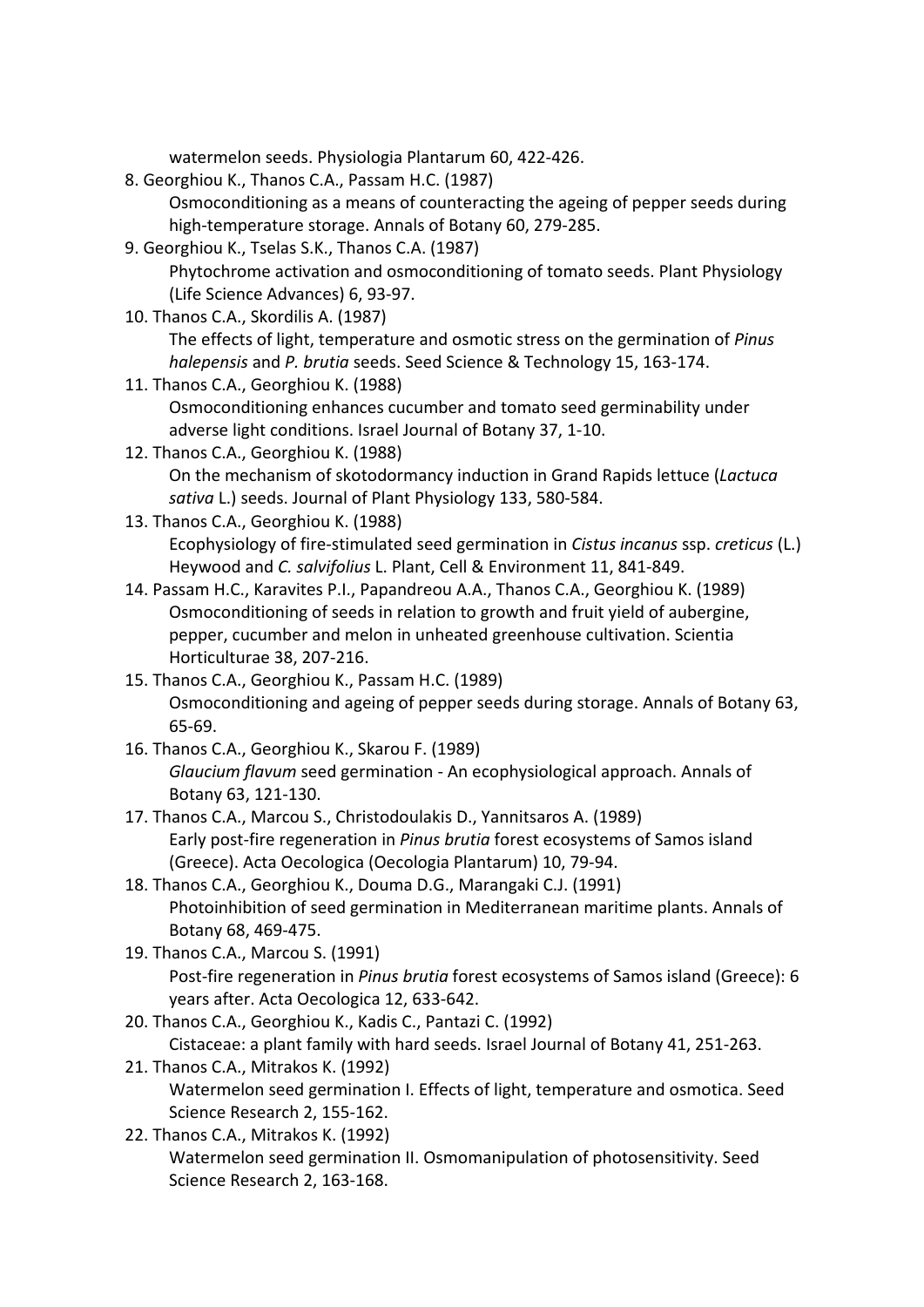- 23. Thanos C.A., Georghiou K., Delipetrou P. (1994)
	- Photoinhibition of seed germination in the maritime plant *Matthiola tricuspidata*. Annals of Botany 73, 639-644.
- 24. Skordilis A., Thanos C.A. (1995) Seed stratification and germination strategy in the Mediterranean pines *Pinus brutia* and *P. halepensis*. Seed Science Research 5, 151-160.
- 25. Thanos C.A., Doussi M.A. (1995) Ecophysiology of seed germination in endemic labiates of Crete. Israel Journal of Plant Science 43, 227-237.
- 26. Thanos C.A., Kadis C.C., Skarou F. (1995) Ecophysiology of germination in the aromatic plants thyme, savory and oregano (Labiatae). Seed Science Research 5, 161-170.
- 27. Thanos C.A., Rundel P.W. (1995) Fire-followers in chaparral: nitrogenous compounds trigger seed germination. Journal of Ecology 83, 207-216.
- 28. Arianoutsou M., Thanos C.A. (1996) Legumes in the fire-prone Mediterranean regions: an example from Greece. International Journal of Wildland Fire 6, 77-82.
- 29. Daskalakou E.N., Thanos C.A. (1996) Aleppo pine (*Pinus halepensis*) postfire regeneration: the role of canopy and soil seed banks. International Journal of Wildland Fire 6, 59-66.
- 30. Thanos C.A., Daskalakou E.N., Nikolaidou S. (1996) Early post-fire regeneration of a *Pinus halepensis* forest on the Parnis Mountain, Greece. Journal of Vegetation Science 7, 273-280.
- 31. Economakis C., Demetzos C., Anastassaki T., Papazoglou V., Gazouli M., Loukis A., Thanos C.A., Harvala C. (1999) Volatile constituents of bracts and leaves of wild and cultivated *Origanum dictamnus*. Planta Medica 65, 189-191.
- 32. Spanos I.A., Daskalakou E.N., Thanos C.A. (2000) Postfire, natural regeneration of *Pinus brutia* forests in Thasos Island, Greece. Acta Oecologica 21, 13-20.
- 33. Doussi M.A., Thanos C.A. (2002) Ecophysiology of seed germination in Mediterranean geophytes. 1. *Muscari* spp. Seed Science Research 12, 193-201.
- 34. Economakis C., Skaltsa H., Demetzos C., Sokovic M., Thanos C.A. (2002) Effect of phosphorus concentration of the nutrient solution on the volatile constituents of leaves and bracts of *Origanum dictamnus*. Journal of Agricultural and Food Chemistry 50, 6276-6280.
- 35. Daskalakou E.N., Thanos C.A. (2004) Postfire regeneration of Aleppo pine – the temporal pattern of seedling recruitment. Plant Ecology 171, 81-89.
- 36. Daws M.I., Lydall E., Chmielarz P., Leprince O., Matthews S., Thanos C.A., Pritchard H.W. (2004)

Developmental heat sum influences recalcitrant seed traits in *Aesculus hippocastanum* across Europe. New Phytologist 162, 157-166.

37. Daws M.I., Cleland H., Chmielarz P., Gorian F., Leprince O., Mullins C.E., Thanos C.A.,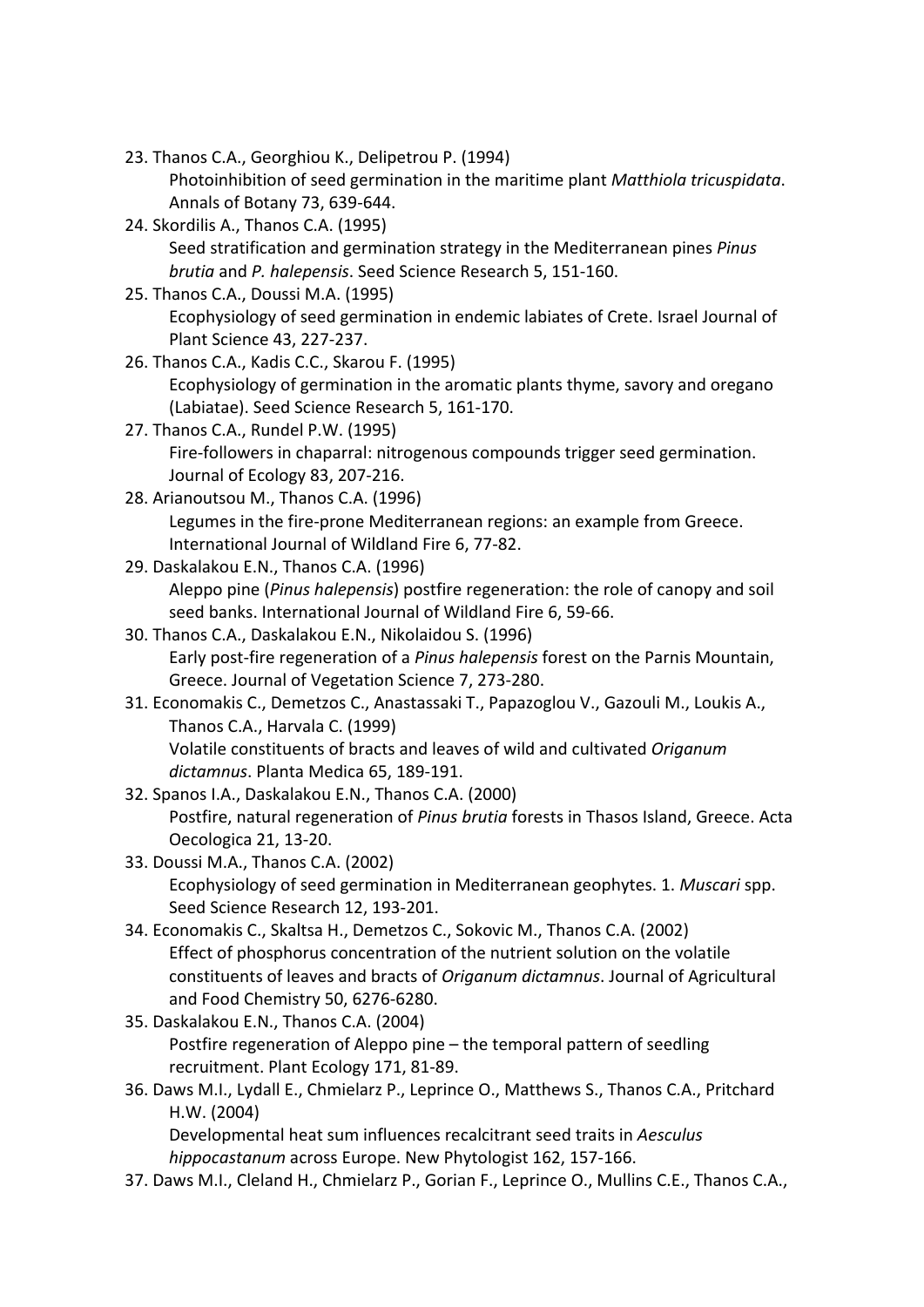Vandvik V., Pritchard H.W. (2006)

Variable desiccation tolerance in *Acer pseudoplatanus* seeds in relation to developmental conditions: a case of phenotypic recalcitrance? Functional Plant Biology 33, 59–66.

- 38. Ganatsas P., Tsakaldimi M., Thanos C.A. (2008) Seed and cone diversity and seed germination of *Pinus pinea* L. in Strofylia Site of the Natura 2000 Network. Biodiversity and Conservation 17, 2427-2439.
- 39. Chaideftou E., Thanos C.A., Bergmeier E., Kallimanis A., Dimopoulos P. (2009) Seed bank composition and above-ground vegetation in response to grazing in sub-Mediterranean oak forests (NW Greece). Plant Ecology 201, 255-265.
- 40. Daskalakou E.N., Thanos C.A. (2010) Postfire seedling dynamics and performance in *Pinus halepensis* Mill. populations. Acta Oecologica 36, 446-453.
- 41. Daskalakou E.N., Thanos C.A. (2010) Seed and cone morphometric indicators: a new tool for the discrimination between the common Mediterranean pines *Pinus halepensis* Mill. and *P. brutia* Ten. Plant Biosystems 144, 819-825.
- 42. Chaideftou E., Thanos C.A., Bergmeier E., Kallimanis A., Dimopoulos P. (2011) The herb layer restoration potential of the soil seed bank in an overgrazed oak forest. Journal of Biological Research 15, 47-57.
- 43. Daskalakou E.N., Albanis K., Skouteri A., Thanos C.A. (2014) Predicting time-windows for full recovery of postfire regenerating *Pinus halepensis* Mill. forests after a future wildfire. New Forests 45, 53-70.
- 44. Koutsovoulou K., Daws M.I., Thanos C.A. (2014) Campanulaceae: a family with small seeds that require light for germination. Annals of Botany 113, 135-143.
- 45. Skourti E., Thanos C.A. (2015) Seed afterripening and germination photoinhibition in the genus *Crocus* (Iridaceae). Seed Science Research 25, 306-320.
- 46. Daskalakou E.N., Thanos C.A., Georghiou K. (2015) Seed biology, reproductive phenology and conservation of *Cedrus brevifolia*, a threatened endemic tree of Cyprus. Seed Science & Technology 43, 378-389.
- 47. Saeed M., Thanos C.A., Raza A.M., Mushtaq M., Luqman M. (2016) [Comparative ecophysiology of seed germination in two pairs of closely related pines](https://www.researchgate.net/publication/303875260_Comparative_ecophysiology_of_seed_germination_in_two_pairs_of_closely_related_pines_of_mediterranean_and_himalayan_origins?ev=prf_high)  [of mediterranean and himalayan origins.](https://www.researchgate.net/publication/303875260_Comparative_ecophysiology_of_seed_germination_in_two_pairs_of_closely_related_pines_of_mediterranean_and_himalayan_origins?ev=prf_high) Pakistan Journal of Botany 48, 963-969.
- 48. Carta A., Skourti E., Mattana E., Vandelook F., Thanos C.A. (2017) Photoinhibition of seed germination: occurrence, ecology and phylogeny. Seed Science Research 27, 131-153.
- 49. Daskalakou E.N., Koutsovoulou K., Mavroeidi L., Tsiamitas C., Kafali E., Radaiou P.-E., Ganatsas P., Thanos C.A. (2018)

Interannual variability of germination and cone/seed morphometric characteristics in the endemic Grecian fir (*Abies cephalonica*) over an 8-year-long study. Seed Science Research 28, 24-33.

50. Daskalakou E.N., Koutsovoulou K., Ioannidis K., Koulelis P.P., Ganatsas P., Thanos C.A. (2019)

Masting and regeneration dynamics of *Abies cephalonica*, the Greek endemic silver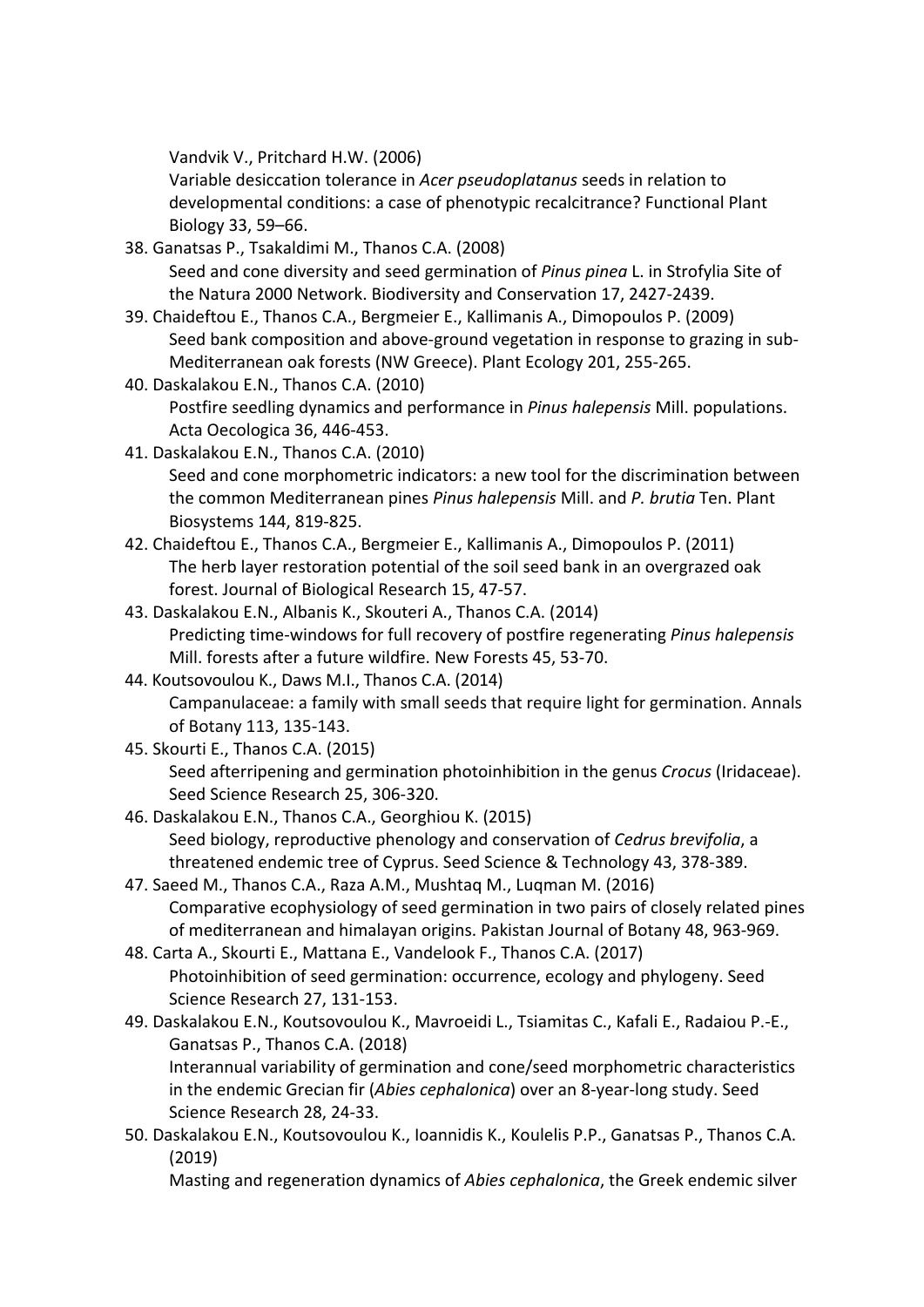fir. Seed Science Research 29, 227-237.

- 51. Oikonomidis S., Koutsovoulou K., Thanos C.A. (2020) Germination of *Neotinea maculata* (Orchidaceae) in nutrient media and water agar. Flora Mediterranea 30, 394-399.
- 52. Eliades N.-G. H., Andreou M., Laguna E., Kounnamas C., Georghiou K., Costantinou C, Kouzali I., Thanos C.A., Kadis C. (2021)

Integrated conservation of important plant taxa through the improvement of the original plant micro-reserve (PMR) approach: The intensive PMR monitoring case of *Ophrys kotschyi*\*. Journal of Environmental Management 280, article 111731.

53. Fazan L., Ghosn D., Remoundou I., Gotsiou P., Thanos C., Pasta S., Garfì G., Kozlowski G. (2021)

Free behind bars: Effects of browsing exclusion on the growth and regeneration of *Zelkova abelicea*. Forest Ecology and Management 488, article 118967.

- 54. Boydak M., Teker T., Gazdağli A., Thanos C.A., Çalişkan S., Kaltsis A., Çalikoğlu Tozlu E., Fournaraki C., Albayrak G. (2021) ISSR genotyping of *Phoenix theophrasti* natural populations in Turkey and Crete (Greece) and *P. dactylifera*. Nordic Journal of Botany 2021: e03104, doi: 10.1111/njb.03104.
- 55. Oikonomidis S., Thanos C.A. (2021) Germination of *Anacamptis sancta* (Orchidaceae) in nutrient media, water agar and various light regimes. Flora Mediterranea 31, 271-276.

# **B. Other publications**

- 1. Thanos C.A. (1992) Theophrastus on plant-animal interactions. In: Thanos C.A. (ed.), Book of Proceedings, pp. 1-5, MEDECOS VI, VI International Conference on Mediterranean Climate Ecosystems "Plant-animal interactions in Mediterranean type ecosystems", Maleme (Crete), Greece, 23-27 September, 1991.
- 2. Delipetrou P., Georghiou K., Thanos C.A. (1993) Photoinhibition of germination in the maritime plant *Brassica tournefortii*. In: Côme D., Corbineau F. (eds), Fourth International Workshop on Seeds. Basic and Applied Aspects of Seed Biology (Angers, France, 20-24 July, 1992). Vol. 2, pp. 473-478. ASFIS, Paris.
- 3. Doussi M.A., Thanos C.A. (1993) The ecophysiology of fire-induced germination in hardseeded plants. In: Côme D., Corbineau F. (eds), Fourth International Workshop on Seeds. Basic and Applied Aspects of Seed Biology (Angers, France, 20-24 July, 1992). Vol. 2, pp. 455-460. ASFIS, Paris.
- 4. Thanos C.A. (1993) Germination ecophysiology of Mediterranean aromatic plants. In: Côme D., Corbineau F. (eds), Fourth International Workshop on Seeds. Basic and Applied Aspects of Seed Biology (Angers, France, 20-24 July, 1992). Vol. 1, pp. 281- 287. ASFIS, Paris.
- 5. Thanos C.A. (1993) Germination and the high irradiance reaction. In: Hendry G.A.F., Grime J.P. (eds), Methods in Comparative Plant Ecology. A laboratory manual. pp. 187-190. Chapman & Hall, London.
- 6. Thanos C.A., Daskalakou E.N. (1993) Seed characteristics of *Pinus brutia* from various locations of Samos Island. Book of Papers, International Symposium on *Pinus brutia*  Ten. (Marmaris, Turkey, 18-23 October, 1993). pp. 295-302. Ministry of Forestry (Turkey), Ankara.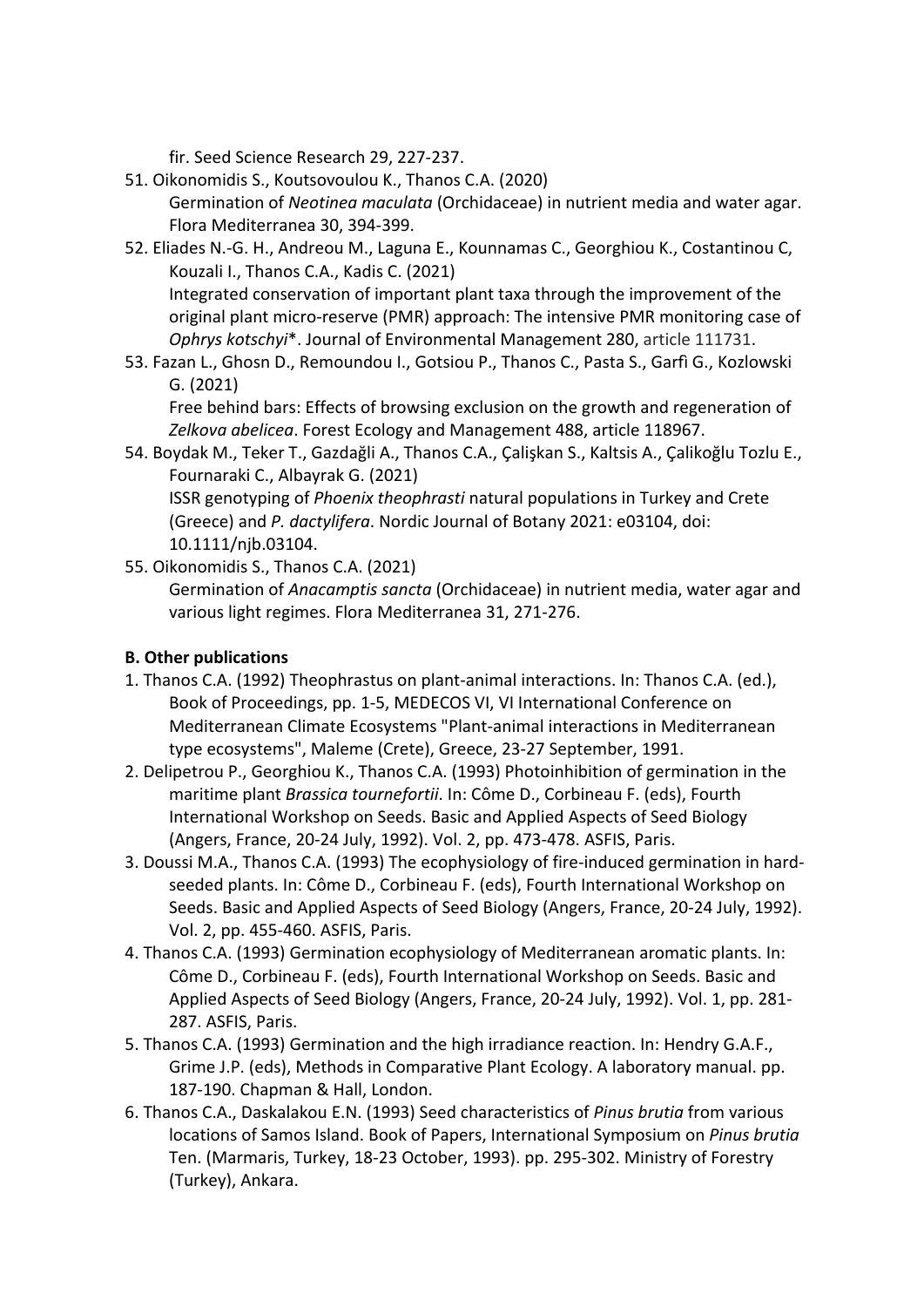- 7. Thanos C.A., Marcou S. (1993) Natural regeneration of *Pinus brutia* forests in Samos island. Key events during the first 10 years of the postfire period. Book of Papers, International Symposium on *Pinus brutia* Ten. (Marmaris, Turkey, 18-23 October, 1993). pp. 176-183. Ministry of Forestry (Turkey), Ankara.
- 8. Arianoutsou M., Thanos C.A. (1994) Legumes in the fire-prone Mediterranean environment. In: Viegas D.X. (ed.), Proceedings of the 2nd International Conference on Forest Fire Research, Coimbra 21-24 November 1994, Portugal, Vol. II. pp. 995- 1005.
- 9. Daskalakou E.N., Thanos C.A. (1994) Aleppo pine (*Pinus halepensis*) postfire regeneration: the role of canopy and soil seed banks. In: Viegas D.X. (ed.), Proceedings of the 2nd International Conference on Forest Fire Research, Coimbra 21-24 November 1994, Portugal, Vol. II. pp. 1079-1088.
- 10. Doussi M.A., Thanos C.A. (1994) Post-fire regeneration of hardseeded plants: ecophysiology of seed germination. In: Viegas D.X. (ed.), Proceedings of the 2nd International Conference on Forest Fire Research, Coimbra 21-24 November 1994, Portugal, Vol. II. pp. 1035-1044.
- 11. Papavassiliou S., Arianoutsou M., Thanos C.A. (1994) Aspects of the reproductive biology of fire following species of Leguminosae in a *Pinus halepensis* Mill. forest. In: Viegas D.X. (ed.), Proceedings of the 2nd International Conference on Forest Fire Research, Coimbra 21-24 November 1994, Portugal, appendix D.24. pp. 1-12.
- 12. Thanos C.A. (1994) Aristotle and Theophrastus on plant-animal interactions. In: Arianoutsou M., Groves R.H. (eds), Plant-Animal Interactions in Mediterranean-Type Ecosystems. pp. 3-11. Kluwer Academic Publishers, Dordrecht.
- 13. Δεληπέτρου Π., Γεωργίου Κ., Θάνος Κ.Α. (1994) Οικοφυσιολογική μελέτη της φύτρωσης των σπερμάτων παραλιακών φυτών με έμφαση στη δράση του φωτός. Περιλήψεις 17, Πρακτικά 177-182, 5ο Επιστημονικό Συνέδριο Ελληνικής Βοτανικής Εταιρείας, Δελφοί, 21-23 Οκτωβρίου, 1994.
- 14. Δούση Μ.Α., Θάνος Κ.Α. (1994) Οικοφυσιολογία σπερμάτων σε Μεσογειακά οικοσυστήματα: προσαρμοστικοί μηχανισμοί μεταπυρικής αναγέννησης. Περιλήψεις 20, Πρακτικά 187-190, 5ο Επιστημονικό Συνέδριο Ελληνικής Βοτανικής Εταιρείας, Δελφοί, 21-23 Οκτωβρίου, 1994.
- 15. Θάνος Κ.Α., Σκορδίλης Α., Δασκαλάκου Ε.Ν. (1994) Συγκριτική οικοφυσιολογία της μεταπυρικής αναγέννησης στα Μεσογειακά πεύκα. Πρακτικά 183-186, 5ο Επιστημονικό Συνέδριο Ελληνικής Βοτανικής Εταιρείας, Δελφοί, 21-23 Οκτωβρίου, 1994.
- 16. Σκορδίλης Α., Θάνος Κ.Α. (1996) Oικοφυσιολογία της αναπαραγωγής στα πεύκα της Ελλάδας. Πρακτικά 133-136, 6ο Επιστημονικό Συνέδριο Ελληνικής Βοτανικής Εταιρείας, Παραλίμνι, Κύπρος, 6-11 Απριλίου, 1996.
- 17. Daskalakou E.N., Thanos C.A. (1997) Post-fire establishment and survival of Aleppo pine seedlings. In: Forest Fire risk and management. pp. 357-368. Balabanis P., Eftichidis G., Fantechi R. (eds). European Commission, Directorate General XII, Brussels.
- 18. Doussi M.A., Thanos C.A. (1997) Ecophysiology of seed germination in composites inhabiting fire-prone Mediterranean ecosystems. In: Basic and Applied Aspects of Seed Biology: Proceedings of the Fifth International Workshop on Seeds, Reading, 1995. pp. 641-649. R.H. Ellis, M. Black, A.J. Murdoch, T.D. Hong (eds), Kluwer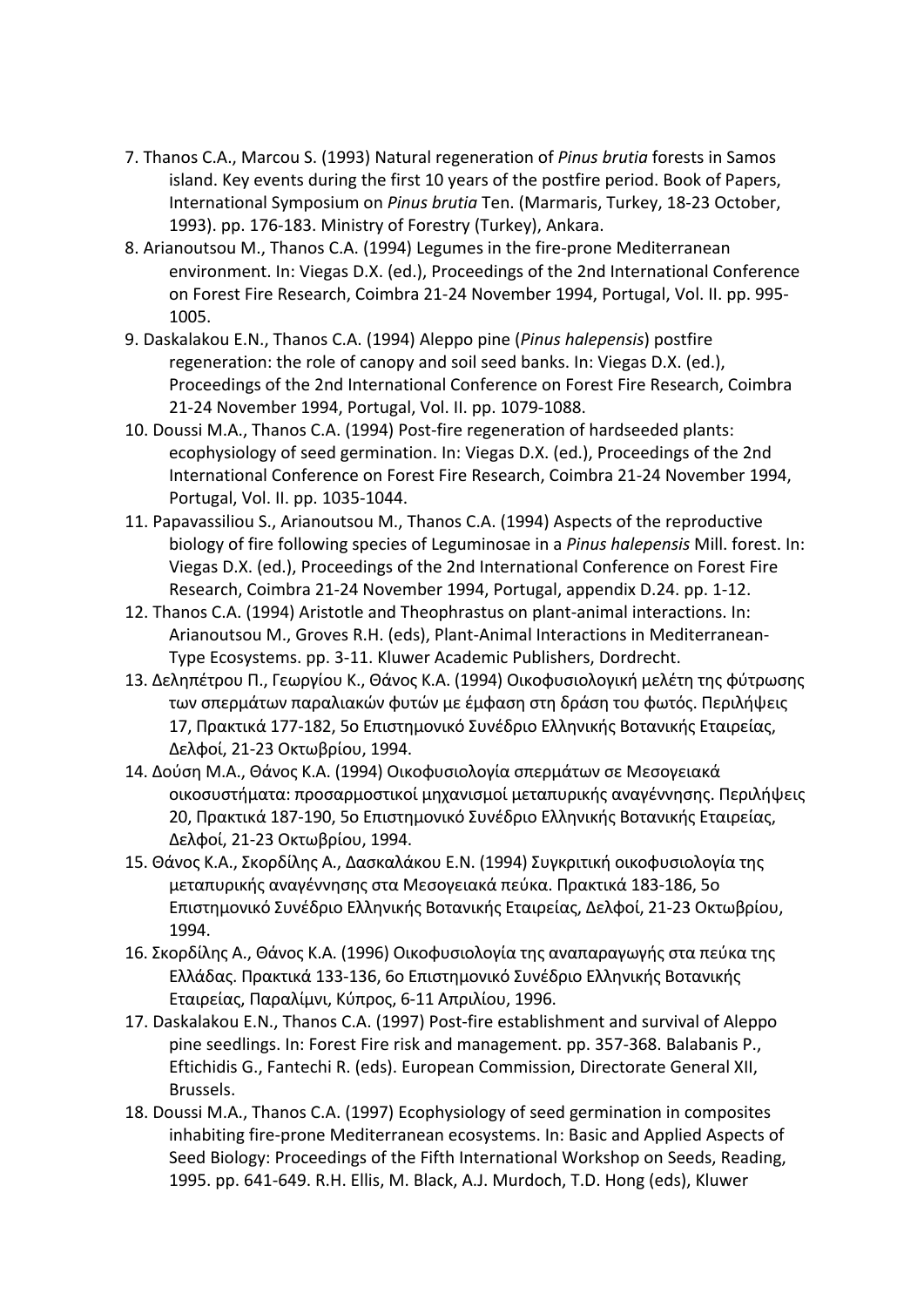Academic Publishers, Dordrecht.

- 19. Skordilis A., Thanos C.A. (1997) Comparative ecophysiology of seed germination strategies in the seven pine species, naturally growing in Greece. In: Basic and Applied Aspects of Seed Biology: Proceedings of the Fifth International Workshop on Seeds, Reading, 1995. pp. 623-632. R.H. Ellis, M. Black, A.J. Murdoch, T.D. Hong (eds), Kluwer Academic Publishers, Dordrecht.
- 20. Θάνος Κ.Α., Δασκαλάκου Ε.Ν., Σκορδίλης Α. (1998) Αναπαραγωγική βιολογία Μεσογειακών πεύκων: η διάρκεια της νεανικής περιόδου. Pp. 155-158, Πρακτικά 7ου Πανελλήνιου Επιστημονικού Συνεδρίου Ελληνικής Βοτανικής Εταιρείας, Αλεξανδρούπολη, 1-4 Οκτωβρίου, 1998.
- 21. Δούση Μ.Α., Θάνος Κ.Α. (1998) Η βραδυχωρία στα Μεσογειακά πεύκα ο μηχανισμός ανοίγματος των κώνων. Pp. 159-163, Πρακτικά 7ου Πανελλήνιου Επιστημονικού Συνεδρίου Ελληνικής Βοτανικής Εταιρείας, Αλεξανδρούπολη, 1-4 Οκτωβρίου, 1998.
- 22. Δούση Μ.Α., Grubisic D., Konjevic R., Θάνος Κ.Α. (1998) *Paulownia tomentosa*, ένας 'αυτοκρατορικός' εποικιστής – οικοφυσιολογία της φύτρωσης. Pp. 246-249, Πρακτικά 7ου Πανελλήνιου Επιστημονικού Συνεδρίου Ελληνικής Βοτανικής Εταιρείας, Αλεξανδρούπολη, 1-4 Οκτωβρίου, 1998.
- 23. Thanos C.A. (1999) Fire effects on forest vegetation. The case of Mediterranean pine forests in Greece. In: Wildfire management, pp. 323-336, Eftichidis G., Balabanis P., Ghazi A. (eds), Algosystems & European Commission DGXII, Athens.
- 24. Thanos C.A (2000) Physiology of seed germination in marjoram (*Origanum majorana*  L.). ISAFA Comunicazioni di Ricerca 2000/2, pp. 31-36. Istituto Sperimentale per l'Assertamento Forestale e per l'Alpicoltura, Villazzano di Trento, Italy.
- 25. Thanos C.A (2000) Ecophysiology of seed germination in *Pinus halepensis* and *P. brutia*. In: Ecology, Biogeography and Management of *Pinus halepensis* and *P. brutia*  Forest Ecosystems in the Mediterranean Basin, pp. 37-50, Ne'eman G., Trabaud L. (eds), Backhuys Publishers, Leiden, The Netherlands.
- 26. Thanos C.A., Daskalakou E.N (2000) Reproduction in *Pinus halepensis* and *P. brutia*. In: Ecology, Biogeography and Management of *Pinus halepensis* and *P. brutia* Forest Ecosystems in the Mediterranean Basin, pp. 79-90, Ne'eman G., Trabaud L. (eds), Backhuys Publishers, Leiden, The Netherlands.
- 27. Thanos C.A., Doussi M.A. (2000) Postfire regeneration of *P. brutia* forests. In: Ecology, Biogeography and Management of *Pinus halepensis* and *P. brutia* Forest Ecosystems in the Mediterranean Basin, pp. 291-301, Ne'eman G., Trabaud L. (eds), Backhuys Publishers, Leiden, The Netherlands.
- 28. Fournaraki C., Thanos C.A. (2002) Seeds of *Zelkova abelicea*, an endemic tree of Crete. In: Book of Proceedings, pp. 83-84, Tree Seeds 2002, Chania, Crete, Greece, 11-15 September, 2002.
- 29. Panayiotopoulos P., Thanos C.A. (2002) Cone seed biometry and germination ecophysiology in *Pinus nigra* from several Greek provenances. In: Book of Proceedings, pp. 117-124, Tree Seeds 2002, Chania, Crete, Greece, 11-15 September, 2002.
- 30. Thanos C.A. (2003) Mt Ida in Mythology and Classical Antiquity a Plant Scientist's Approach, In: Book of Proceedings, 1st National Symposium on the past, present and future of the Kazdağları Mountains, pp. 87-102, Ankara.
- 31. Daskalakou E.N., Thanos C.A. (2004) Postfire regeneration of Aleppo pine density,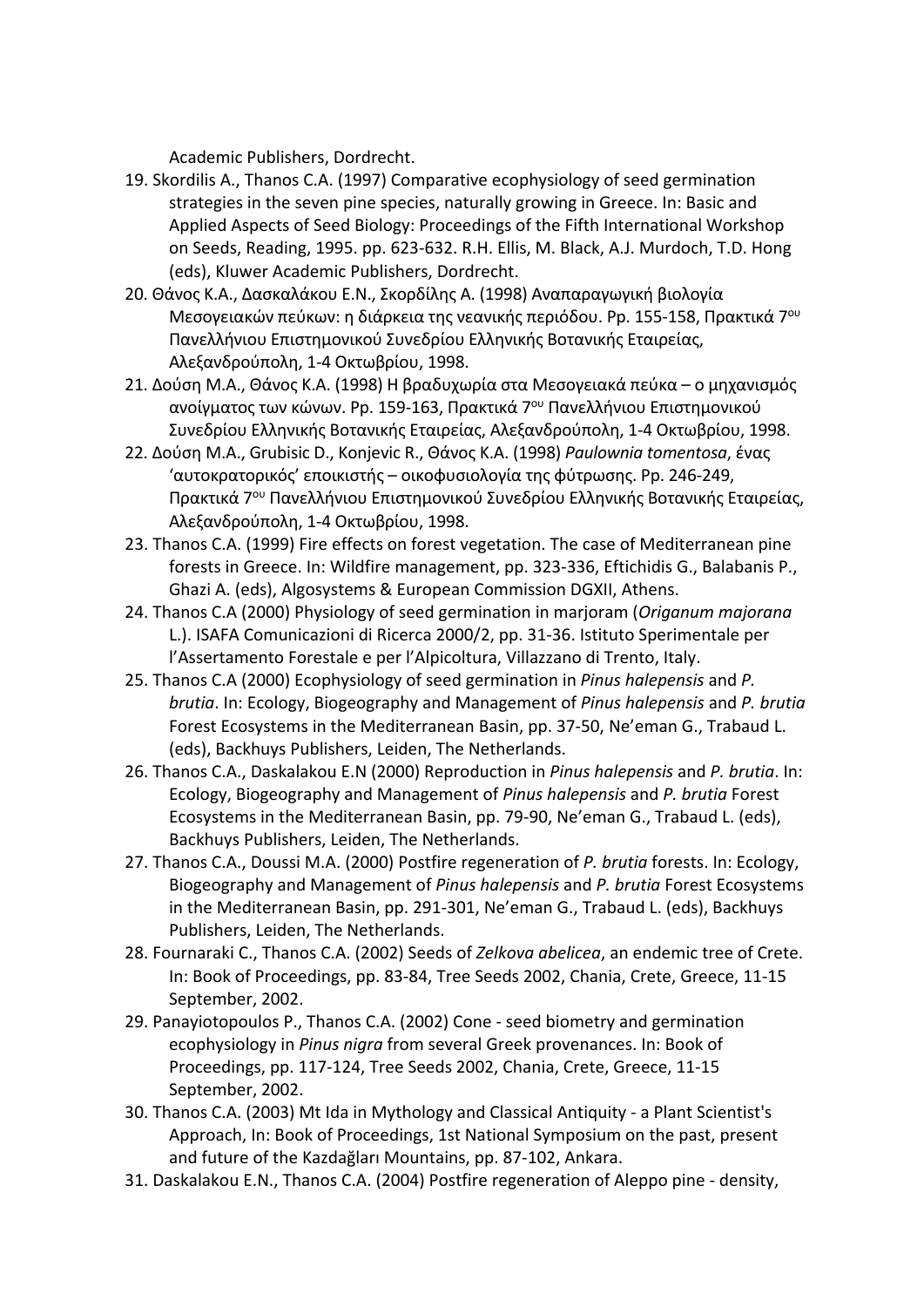survival and early growth of *Pinus halepensis* seedlings, In: Ecology, Conservation and Management of Mediterranean Climate Ecosystems, 10 pp, Arianoutsou M., Papanastasis V.P. (eds), Millpress, Rotterdam, The Netherlands (CD-ROM).

- 32. Thanos C.A. (2004) Bradychory The coining of a new term, In: Ecology, Conservation and Management of Mediterranean Climate Ecosystems, 6 pp, Arianoutsou M., Papanastasis V.P. (eds), Millpress, Rotterdam, The Netherlands (CD-ROM)
- 33. Δασκαλάκου Ε.N., Θάνος Κ.Α. (2005) Μορφομετρικοί δείκτες κώνων και σπερμάτων: ένα νέο εργαλείο διάκρισης μεταξύ των κοινών Μεσογειακών πεύκων *Pinus halepensis* και *P. brutia*. Πρακτικά 10ου Πανελλήνιου Συνεδρίου Ελληνικής Βοτανικής Εταιρείας, σελ. 155-162. Ιωάννινα, 5-8 Μαΐου 2005.
- 34. Κουτσοβούλου Κ., Βασιλειάδης Δ., Γιαννίτσαρος Α., Θάνος Κ.Α. (2005) Η φύτρωση των σπερμάτων της *Biebersteinia orphanidis* Boiss. Πρακτικά 10ου Πανελλήνιου Συνεδρίου Ελληνικής Βοτανικής Εταιρείας, σελ. 131-137. Ιωάννινα, 5-8 Μαΐου 2005.
- 35. Μάντακας Γ., Μπρόφας Γ., Θάνος Κ.Α., Γεωργίου Κ. (2005) Βιολογία σπερμάτων ειδών της Ελληνικής χλωρίδας κατάλληλων για αποκατάσταση διαταραγμένων επιφανειών από μεταλλευτικές δραστηριότητες. Πρακτικά 10ου Πανελλήνιου Συνεδρίου Ελληνικής Βοτανικής Εταιρείας, σελ. 377-383. Ιωάννινα, 5-8 Μαΐου 2005.
- 36. Τσιρούκης Α., Γεωργίου Κ., Βέργος Σ., Θάνος Κ.Α. (2005) Η οικοφυσιολογία της αναπαραγωγής στην ιπποκαστανιά (*Aesculus hippocastanum* L.). Πρακτικά 10ου Πανελλήνιου Συνεδρίου Ελληνικής Βοτανικής Εταιρείας, σελ. 643-649. Ιωάννινα, 5- 8 Μαΐου 2005.
- 37. Χαϊδευτού Ε.**,** Δημόπουλος Π., Θάνος Κ.Α. (2005) Ανάλυση εδαφικής τράπεζας σπερμάτων σε θέσεις υπο-Μεσογειακού φυλλοβόλου δάσους με διαφορετικούς τύπους βόσκησης (Μπουραζάνι, ΒΔ Ελλάδα). Πρακτικά 10ου Πανελλήνιου Συνεδρίου Ελληνικής Βοτανικής Εταιρείας, σελ. 691-699. Ιωάννινα, 5-8 Μαΐου 2005.
- 38. Thanos C.A. (2005) The Geography of Theophrastus' Life and of his Botanical Writings (*ΠΕΡΙ ΦΥΤΩΝ*). In: Karamanos A.J., Thanos C.A. (eds) Biodiversity and Natural Heritage in the Aegean – Proceedings of the Conference 'Theophrastus 2000' (Eressos – Sigri, Lesbos, July 6-8, 2000), pp. 113-131, Frangoudis, Athens.
- 39. Thanos C.A. (2005) Theophrastus on Oaks. Botanika Chronika 18, 29-36 (Proceedings of the 13th EVS International Workshop, Ioannina, NW Greece, 15 – 20 April, 2004).
- 40. Chaideftou E., Thanos C.A., Dimopoulos P. (2009) Plant functional traits in relation to seedling recruitment and light conditions in sub-Mediterranean oak forests of Greece. Pp. 597-601, Ivanova D. (ed.), Plant, fungal and habitat diversity investigation and conservation. Proceedings of IV Balkan Botanical Congress, Sofia, 20–26 June 2006. Institute of Botany, Sofia.
- 41. Θάνος Κ.Α., Δημόπουλος Π., Bergmeier E., Γεωργίου Κ., Φουρναράκη Χ. (2007) Παρακολούθηση φυτικών ειδών κοινοτικής προτεραιότητας στα Μικρο-Αποθέματα Φυτών της Δυτικής Κρήτης (CRETAPLANT - LIFE04NAT\_GR\_000104). Βιβλίο Πρακτικών, σελ. 136-142, 3<sup>ο</sup> Συνέδριο της Ελληνικής Οικολογικής Εταιρείας και της Ελληνικής Ζωολογικής Εταιρείας 'Οικολογία και Διατήρηση της Βιοποικιλότητας', Ιωάννινα 16-19 Νοεμβρίου 2006.
- 42. Τσιρούκης Α., Γεωργίου Κ., Βέργος Σ., Θάνος Κ. Α. (2007) Η Κατάσταση Διατήρησης της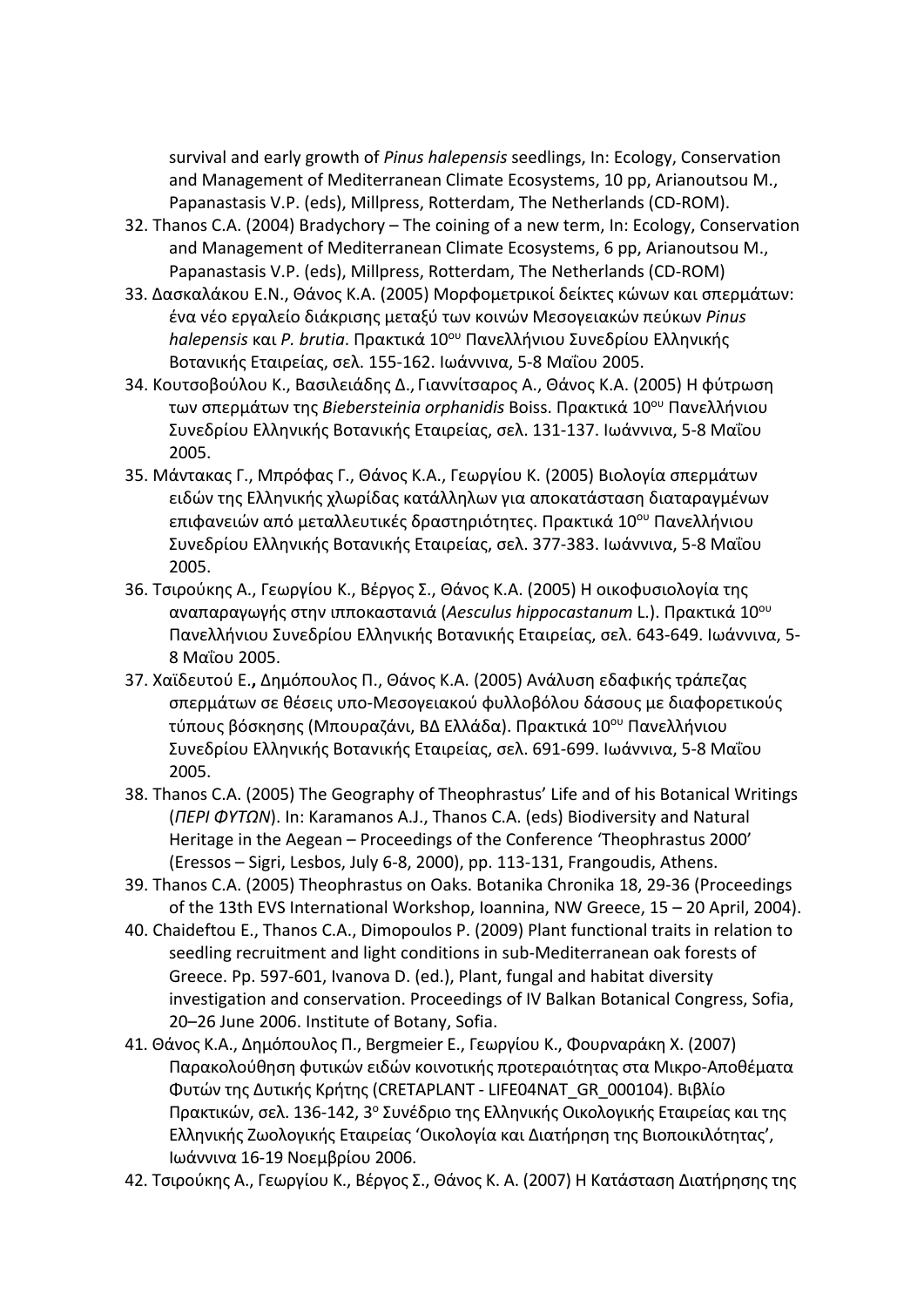Ιπποκαστανιάς (*Aesculus hippocastanum* L.). Βιβλίο Πρακτικών, σελ. 400-406. 3<sup>ο</sup> Συνέδριο της Ελληνικής Οικολογικής Εταιρείας και της Ελληνικής Ζωολογικής Εταιρείας 'Οικολογία και Διατήρηση της Βιοποικιλότητας', Ιωάννινα 16-19 Νοεμβρίου 2006.

- 43. Brofas G., Trigas P.,Mantakas G., Karetsos G., Thanos C.A., Georghiou K., Mermiris C. (2007). Rehabilitation of disturbed areas by mining activities in high floristic diversity areas: the case of Mt Giona. Book of Proceedings, 261-266. 3rd International Conference on Sustainable Development Indicators in the Minerals Industry, 17-20 June 2007, Milos, Greece, Heliotopos Publications.
- 44. Kargiolaki H., Thanos C.A., Fournaraki C., Maria E.A., Karpathaki H. (2007) Plant Micro-Reserves (A Pilot Project Implemented In Western Crete) & Samaria Biosphere Reserve. In: 'Priorities for Conservation of Biodiversity in Biosphere Reserves in Changing Conditions', pp. 17-23, Proceedings from the International Conference, MAB UNESCO, 2-6 June 2007, Stará Lesná, Slovakia. Institute of Landscape Ecology, Slovak National Committee for UNESCO MAB Programme, Slovak Academy of Sciences, Bratislava, Slovakia.
- 45. Καλτσής Α., Κουτσοβούλου Κ., Θάνος Κ.Α. (2009) *Aethionema retsina* Phitos & Snogerup. Στο: Φοίτος Δ., Κωνσταντινίδης Θ., Καμάρη Γ. (Επιμ. Έκδ.). Βιβλίο Ερυθρών Δεδομένων των Σπάνιων και Απειλουμένων Φυτών της Ελλάδας, Τόμος Α, σελ. 53-55, Ελληνική Βοτανική Εταιρεία και Υπουργείο Περιβάλλοντος, Ενέργειας και Κλιματικής Αλλαγής, Πάτρα.
- 46. Καλτσής Α., Κουτσοβούλου Κ., Θάνος Κ.Α. (2009) *Scorzonera scyria* M.A. Gust. & Snogerup. Στο: Φοίτος Δ., Κωνσταντινίδης Θ., Καμάρη Γ. (Επιμ. Έκδ.). Βιβλίο Ερυθρών Δεδομένων των Σπάνιων και Απειλουμένων Φυτών της Ελλάδας, Τόμος Β, σελ. 280-281, Ελληνική Βοτανική Εταιρεία και Υπουργείο Περιβάλλοντος, Ενέργειας και Κλιματικής Αλλαγής, Πάτρα.
- 47. Φουρναράκη Χ., Θάνος Κ.Α. (2009) *Anthemis glaberrima* (Rech.f.) Greuter. Στο: Φοίτος Δ., Κωνσταντινίδης Θ., Καμάρη Γ. (Επιμ. Έκδ.). Βιβλίο Ερυθρών Δεδομένων των Σπάνιων και Απειλουμένων Φυτών της Ελλάδας, Τόμος Α, σελ. 92-93, Ελληνική Βοτανική Εταιρεία και Υπουργείο Περιβάλλοντος, Ενέργειας και Κλιματικής Αλλαγής, Πάτρα.
- 48. Φουρναράκη Χ., Θάνος Κ.Α. (2009) *Bupleurum kakiskalae* Greuter. Στο: Φοίτος Δ., Κωνσταντινίδης Θ., Καμάρη Γ. (Επιμ. Έκδ.). Βιβλίο Ερυθρών Δεδομένων των Σπάνιων και Απειλουμένων Φυτών της Ελλάδας, Τόμος Α, σελ. 163-165, Ελληνική Βοτανική Εταιρεία και Υπουργείο Περιβάλλοντος, Ενέργειας και Κλιματικής Αλλαγής, Πάτρα.
- 49. Φουρναράκη Χ., Θάνος Κ.Α. (2009) *Hypericum aciferum* (Greuter) N. Robson. Στο: Φοίτος Δ., Κωνσταντινίδης Θ., Καμάρη Γ. (Επιμ. Έκδ.). Βιβλίο Ερυθρών Δεδομένων των Σπάνιων και Απειλουμένων Φυτών της Ελλάδας, Τόμος B, σελ. 95-97, Ελληνική Βοτανική Εταιρεία και Υπουργείο Περιβάλλοντος, Ενέργειας και Κλιματικής Αλλαγής, Πάτρα.
- 50. Φουρναράκη Χ., Θάνος Κ.Α. (2009) *Nepeta sphaciotica* P.H. Davis. Στο: Φοίτος Δ., Κωνσταντινίδης Θ., Καμάρη Γ. (Επιμ. Έκδ.). Βιβλίο Ερυθρών Δεδομένων των Σπάνιων και Απειλουμένων Φυτών της Ελλάδας, Τόμος B, σελ. 199-200, Ελληνική Βοτανική Εταιρεία και Υπουργείο Περιβάλλοντος, Ενέργειας και Κλιματικής Αλλαγής, Πάτρα.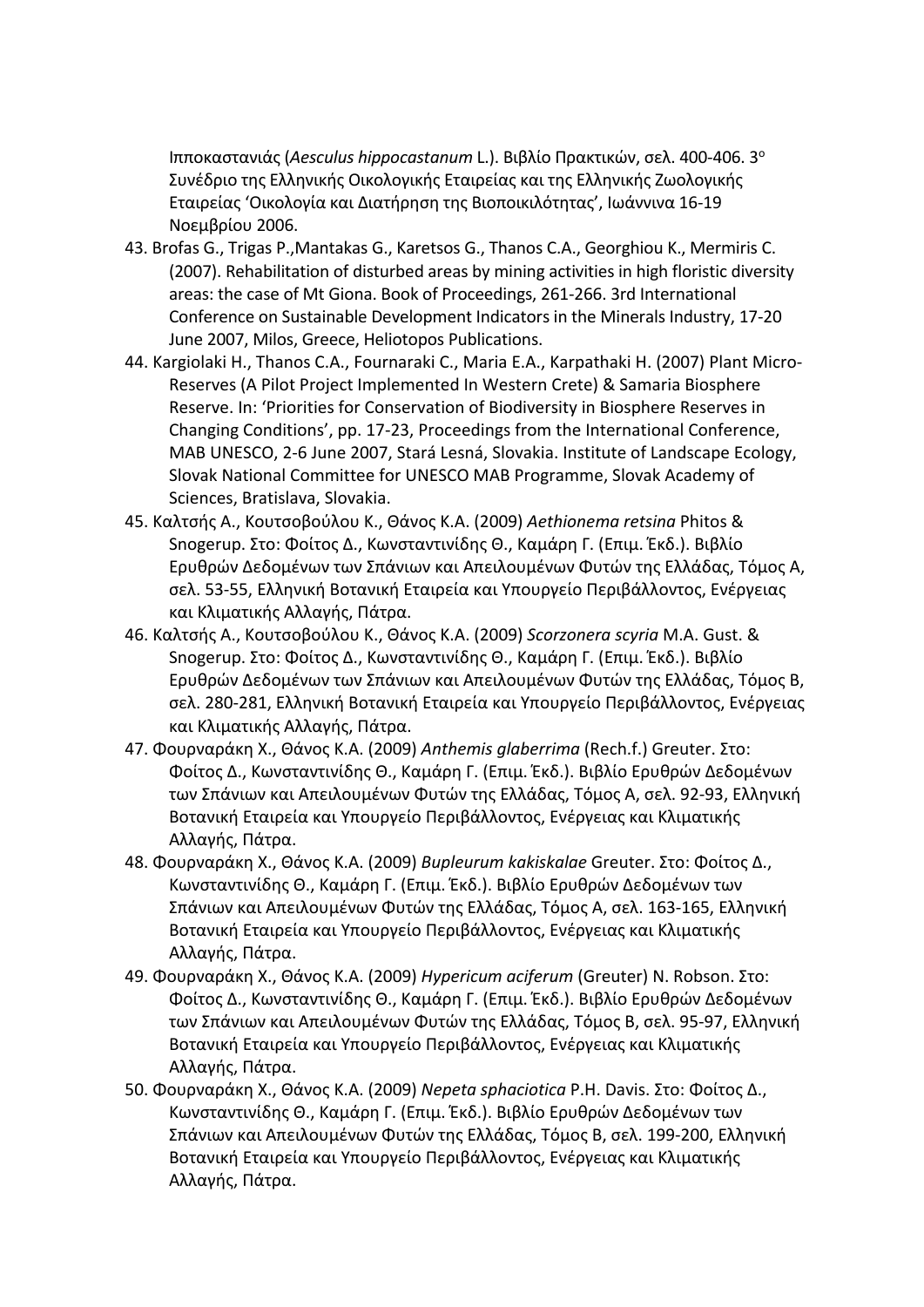- 51. Kadis C., Pantazi C., Tsintides C.T., Christodoulou C., Thanos C.A, Georghiou K., Kounnamas C., Constantinou C., Andreou M., Eliades N.-G. (2010) Establishment of a Plant Micro-reserve Network in Cyprus for the Conservation of Priority Species and Habitats. Conference Proceedings, pp. 113-120, 1st International Bi-communal Conference held in Cyprus on Biodiversity: 'TOP Biodiversity', Threats, Opportunities and Paces for Biodiversity, Larnaca, Cyprus, June 3-4, 2010.
- 52. Thanos C.A., Fournaraki C., Tsiroukis A., Panayotopoulos P. (2010) Timing of seed germination and life history of trees: case studies from Greece. In: Chien C.-T., Chen F.-H. (eds) 'Symposium Proceedings' (TFRI Extension Series No. 212), pp. 103-111, IUFRO Tree Seed Symposium: Recent Advances in Seed Research and *Ex Situ*  Conservation, Taipei, Taiwan, ROC, August 16-18, 2010.
- 53. Τσιρούκης Α., Γεωργίου Κ., Βέργος Σ., Αρέτος Β., Ζαβάκος Γ., Θάνος K.Α. (2011) Η περιορισμένη φυσική κατανομή της Ιπποκαστανιάς (*Aesculus hippocastanum* L*.*) - Κυριότεροι περιοριστικοί παράγοντες. 12 σελ. 15<sup>ο</sup> Πανελλήνιο Δασολογικό Συνέδριο, Ελληνική Δασολογική Εταιρεία, Καρδίτσα, 16-19 Οκτωβρίου, 2011.
- 54. Μαριά Ε.-Α., Φουρναράκη Χ., Θάνος Κ.Α. (2012) Εκτός τόπου (ex situ) διατήρηση της φυτικής ποικιλότητας – σκέψεις και προτάσεις για ένα αποτελεσματικό σύστημα διοικητικής οργάνωσης των ελληνικών Τραπεζών Σπόρων (Seed Banks). Περιβάλλον & Δίκαιο 16, 628-650.
- 55. Thanos C.A., Fournaraki C., Georghiou K., Dimopoulos P. (2013) PMRs in Western Crete. In: Kadis C., Thanos C.A., Laguna Lumbreras E. (eds) Plant Micro-Reserves: from theory to practice. Experiences gained from EU LIFE and other related projects. pp. 27-36, Utopia Publishing, Athens.
- 56. Thanos C.A., Kaltsis A., Koutsovoulou K. (2013) PMRs as Field Laboratories for Scientific Research. In: Kadis C., Thanos C.A., Laguna Lumbreras E. (eds) Plant Micro-Reserves: from theory to practice. Experiences gained from EU LIFE and other related projects. pp. 141-154, Utopia Publishing, Athens.
- 57. Kadis C., Thanos C.A., Laguna E. (2013) The Future of PMRs: Towards a European PMR Network. In: Kadis C., Thanos C.A., Laguna Lumbreras E. (eds) Plant Micro-Reserves: from theory to practice. Experiences gained from EU LIFE and other related projects. pp. 179-181, Utopia Publishing, Athens.
- 58. Δασκαλάκου Ε., Σεργιάννης Κ., Παϊταρίδου Δ., Θάνος Κ.Α. (2013) Μορφομετρικά χαρακτηριστικά και έλεγχος της φύτρωσης βαλανιδιών *Quercus aucheri* Jaub. & Spach (προέλευσης Σάμου), πρώτα δεδομένα για την εκτός τόπου (ex situ) διατήρηση του είδους. σελ. 455-464. Πρακτικά 16ου Πανελλήνιου Συνεδρίου Ελληνικής Δασολογικής Εταιρείας, «Προστασία - Διαχείριση των ελληνικών δασών σε περίοδο οικονομικής κρίσης και η πρόκληση της φυσικής δασοπονίας», Θεσσαλονίκη, 6-9 Οκτωβρίου 2013.
- 59. Daskalakou E., Thanos C.A. (2014) Sexual reproduction in native trees of Greece. In: Proceedings and Results of the International Workshop *Current Technologies of Forest Seed Treatment*, May 21-25, 2012, Kostrzyca, Poland. pp. 31-49, Kostrzyca Forest Gene Bank, Poland.
- 60. Thanos C.A. (2014) *In situ* and *ex situ* plant conservation in Greece in the framework of the Global Strategy for Plant Conservation. Bollettino delleAccademia Gioenia di Catania, Sci. Nat., 47, 25-30. [Proceedings of the Conference La Conservazione in situ ed ex situ e il Countdown 2010 – Convegno nel 30 $^{\circ}$  anno dalla fondazione del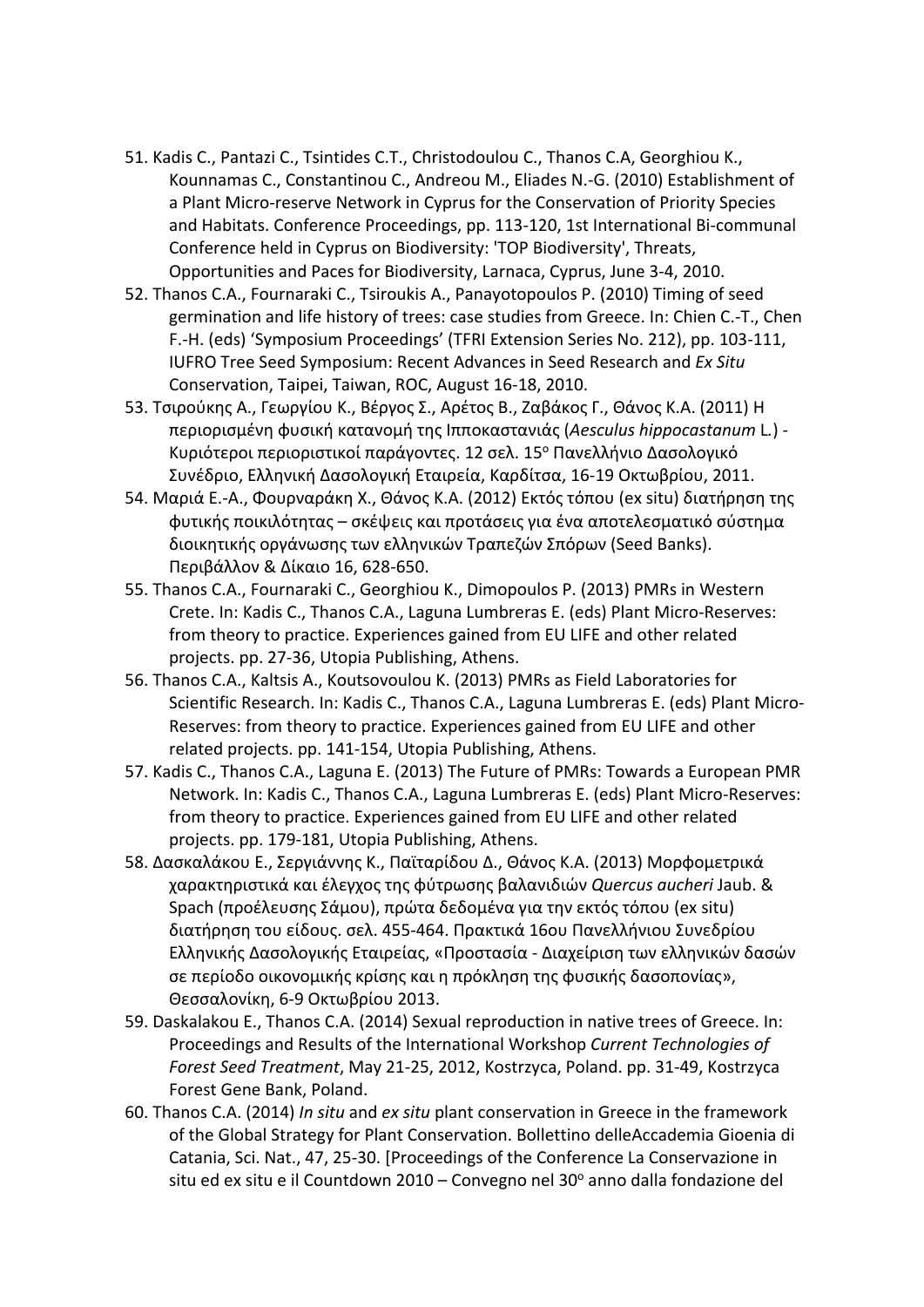giardino botanico Nuova Gussonea dell'Etna, Catania, Italy, October 11-13, 2009.]

- 61. Δασκαλάκου Ε., Κουτσοβούλου Κ., Σκουτέρη Α., Ιωαννίδης Κ., Γκούμα Β., Παϊταρίδου Δ., Γκανάτσας Π., Θάνος Κ.Α. (2015) Συμβολή στη Μεταπυρική Διαχείριση του Εθνικού Δρυμού Πάρνηθας. σελ. 648-658. Πρακτικά 17ου Πανελλήνιου Δασολογικού Συνεδρίου "Η Συμβολή της Σύγχρονης Δασοπονίας και των Προστατευόμενων Περιοχών στη Βιώσιμη Ανάπτυξη", Αργοστόλι Κεφαλονιάς, 4-7 Οκτωβρίου 2015.
- 62. Τσιρούκης Α., Γεωργίου Κ., Βέργος Σ., Αρέτος Β., Θάνος Κ.Α. (2015) Αναπαραγωγικό δυναμικό της Ιπποκαστανιάς (*Aesculus hippocastanum* L.) σε φυσικούς πληθυσμούς της Ελλάδας. σελ. 202-209. Πρακτικά 17ου Πανελλήνιου Δασολογικού Συνεδρίου "Η Συμβολή της Σύγχρονης Δασοπονίας και των Προστατευόμενων Περιοχών στη Βιώσιμη Ανάπτυξη", Αργοστόλι Κεφαλονιάς, 4-7 Οκτωβρίου 2015.
- 63. Δασκαλάκου Ε., Αβραμίδου Ε., Αποστολίδης Έ., Αποστολίδης Η., Ιωαννίδης Κ., Κορακάκη Ε., Μητσόπουλος Ι., Μπούτσιος Σ., Οικονομίδης Σ., Πάγκας Ν., Σολωμού Α., Θάνος Κ. (2021) Το Πρόγραμμα JuniDrone: Καινοτόμος χρήση των συστημάτων μη επανδρωμένων αεροσκαφών στη διαχείριση δασικών οικοσυστημάτων - Πιλοτική εφαρμογή στη δρυπώδη άρκευθο (*Juniperus drupacea* Labill.). σσ. 753- 758. Πρακτικά. 20ό Πανελλήνιο Δασολογικό Συνέδριο. Τρίκαλα, 3-6 Οκτωβρίου 2021.
- Thanos C.A. (2000) The burned forests of Evrostini (in Greek). Evrostiniaka 14, 52- 59.
- Fournaraki C., Thanos C.A. (2006) *Zelkova abelicea*, the unique endemic tree of Crete and its conservation. ENSCOnews 1, 14-16.
- Flocas H., Koutsovoulou K., Thanos C.A. (2007) Impacts du Changement Climatique sur la Biodiversité Végétale et la Germination des Semences. Odissea Semina 2, 2-3.
- Thanos C.A. (2007) Theophrastus the founder of Seed Science his accounts on seed preservation. ENSCOnews 3, 5.
- Thanos C.A. (2008) Phytotronics in seed germination. ENSCOnews 4, 5-6.
- Thanos C.A. (2008) A Pilot Network of Plant Micro-Reserves in Western Crete. Layman's Report, 16 pp. (also in greek).
- Kaltsis A., Koutsovoulou K., Thanos C.A. (2012) *Juniperus macrocarpa* thickets in Crete: population data and conservation actions for a priority habitat. 8 pp. Prepared for the Proceedings of EUROGARD VI - Sixth European Gardens Congress. "European Botanic Gardens in a Changing World". Chios Island, May 28 - June 2, 2012.
- Fazan L., Pasta S., Remoundou I., Ghosn D., Garfi G., Sklavaki P., Dimitriou D., Kargiolaki H., Flouris E., Siligardos E., Petrakis P.V., Thanos C., Kozlowski G. (2018). *Zelkova abelicea*. Yearbook 2018. International Dendrology Society, pp. 55-61.
- Laguna E., collaborators Thanos C., Fournaraki C, Kadis C., Bou Dagher Kharrat M. (2018) Plant micro-reserves in the Mediterranean area. In: M. Valderrabano, T. Gil, V. Heywood, B. de Montmollin (eds.) *Conserving wild plants in the south and east Mediterranean region*, pp. 106-107. Gland, Switzerland: IUCN.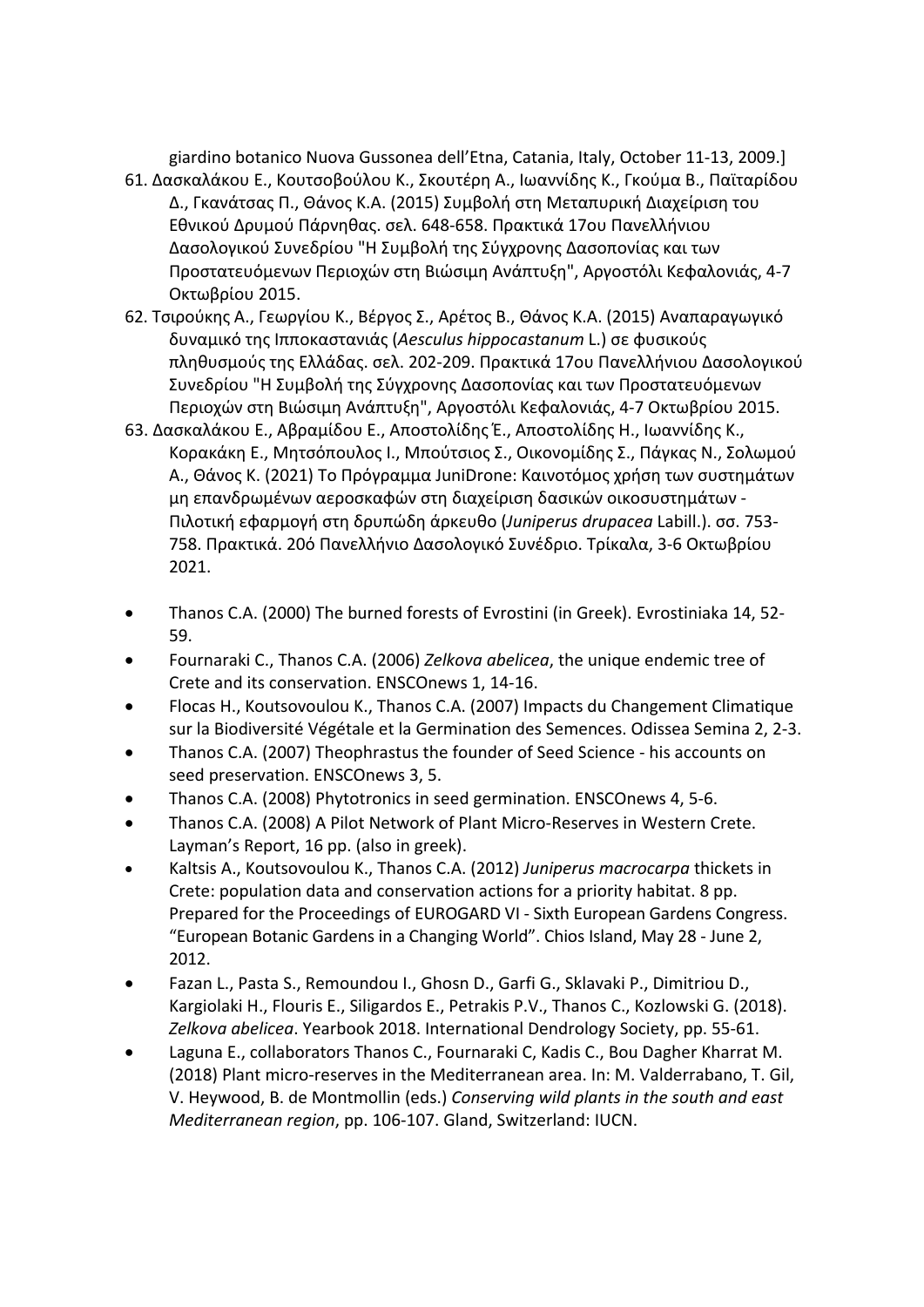#### **Editor of Books and Conference Proceedings**

- 1. Mitrakos K., Georghiou K., Thanos C.A., eds. (1987) Book of Abstracts, European Symposium on Plant Photomorphogenesis, Spetses, Aug. 3-9, 1987, pp. 94. Athens, Greece.
- 2. Thanos C.A., ed. (1992)

Proceedings of MEDECOS VI, the 6th International Conference on Mediterranean Climate Ecosystems *'Plant-Animal Interactions in Mediterranean type Ecosystems'*, Maleme, Crete, Sep. 23-27, 1991, pp. 392. Athens, Greece.

3. Thanos C.A., ed. (2002)

Programme and Book of Abstracts, MEDPINE 2 - International Conference *'Conservation, Regeneration and Restoration of Mediterranean Pines and their Ecosystems'*, Chania, Crete, Sep. 8-13, 2002, pp. 103. University of Athens Publications, Athens, Greece.

- 4. Thanos C.A., Beardmore T.L., Connor K.F., Tolentino E.L. Jr, eds (2002) Book of Proceedings, Tree Seeds 2002 (2002 Annual Meeting of IUFRO RG 2.09.00 'Research Group for Seed Physiology and Technology'), Chania, Crete, Greece, Sep. 11-15, 2002, pp. 215. University of Athens Publications, Athens, Greece.
- 5. Arianoutsou M., Thanos C.A., guest editors (2004)

Plant Ecology 171 (1-2), 1-235 [18 selected papers of MEDPINE 2]

6. Thanos C.A., ed. (2004)

Programme and Book of Abstracts, Seed Ecology 2004, An International Meeting on Seeds and the Environment, Rhodes, Greece, April 29-May 4, pp. 209. University of Athens Publications, Athens, Greece.

7. Karamanos A.J., Thanos C.A., eds (2005)

Biodiversity and Natural Heritage in the Aegean - Proceedings of the Conference 'Theophrastus 2000' (Eressos - Sigri, Lesbos, July 6-8, 2000), 316 pp. Frangoudis, Athens.

8. Doussi M.A., Thanos C.A., eds (2009)

Programme and Book of Abstracts (in Greek), 11th Panhellenic Scientific Congress of the Hellenic Botanical Society, Athens, October 8-11, 2009, 196 pp.

- 9. Kadis C., Thanos C.A., Laguna Lumbreras E., eds (2013) Plant Micro-Reserves: from theory to practice. Experiences gained from EU LIFE and other related projects. 181 pp. Utopia Publishing, Athens.
- 10. Doussi M.A., Thanos C.A., eds (2017)

Programme and Book of Abstracts (in Greek), 15th Panhellenic Scientific Congress of the Hellenic Botanical Society, MAICh Chania, September 14-17, 2017, 140 pp. Athens (digital edition).

#### **Textbooks**

- 1. Thanos C.A., editor (2012) Plant Physiology, 5<sup>th</sup> ed. (L. Taiz & E. Zeiger), translated into Greek, Utopia Publishing, Athens.
- 2. Georghiou K., Thanos C.A., Rhizopoulou S., Meletiou-Christou M.S. (2012) Plant Ecophysiology (in Greek), Diavlos Publications, Athens.
- 3. Thanos C.A., latrou G., Christodoulakis N,, editors (2014) Plant Biology, 8<sup>th</sup> ed., (P. Raven, R.F. Evert & S.E. Eichhorn), translated into Greek, Utopia Publishing, Athens.
- 4. Rhizopoulou S., Georghiou K., Thanos C.A., Meletiou-Christou M.S., (2015) Plant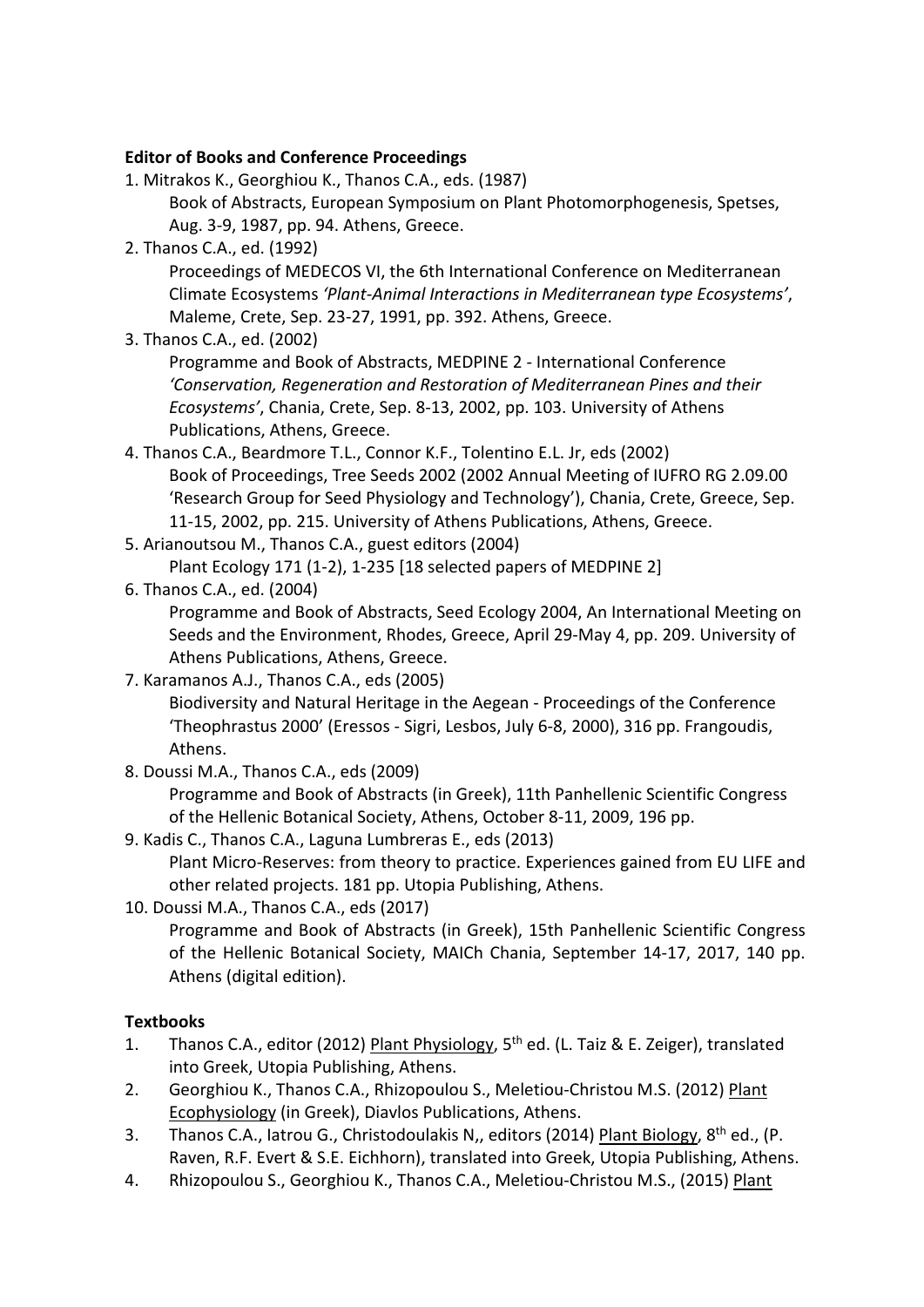Ecophysiology - Laboratory Practicals (in Greek), Hellenic Academic Libraries Link.

- 5. Rhizopoulou S., Georghiou K., Thanos C.A., Meletiou-Christou M.S., Roussis A. (2015) Plant Physiology - Laboratory Practicals (in Greek), Hellenic Academic Libraries Link.
- 6. Mavrikaki E., editor (2015) Biology Today and Tomorrow, 4th ed. (C. Starr, C.A. Evers & L. Starr), translated into Greek, Utopia Publishing, Athens. [translation of 3 chapters]
- 7. Thanos C.A., editor (2012) Plant Physiology and Development,  $6<sup>th</sup>$  ed. (L. Taiz, E. Zeiger, I.M. Moeller & A. Murphy), translated into Greek, Utopia Publishing, Athens.
- 8. Sfendourakis S., Abatzopoulos T.J., Thanos C.A., editors (2019) Evolution, 4<sup>th</sup> ed. (D.J. Futuyma, M. Kirkpatrick), translated into Greek, Utopia Publishing, Athens.]

# **Scientific Conferences**

Participation in 104 scientific conferences, symposia and congresses (73 international and 31 national; 55 abroad and 49 in Greece). Contribution with 259 oral and poster presentations (154 in international and 105 in national conferences).

## **Conference organizer or co-organizer**

- 1. European Symposium on Plant Photomorphogenesis. Spetses, Greece, 3-9 August, 1987.
- 2. Workshop on 'Seed bank ecology upgrading on a European scale'. EURECO '99, 8th European Ecological Congress. Halkidiki - Greece, September 18-23, 1999.
- 3. 'THEOPHRASTUS 2000 Biodiversity and Natural Heritage in the Aegean'. Eressos Sigri, Lesbos, Greece, 6-8 July, 2000.
- 4. 'THEOPHRASTUS 2001 Conservation of Biological and Natural Resources in the Aegean. Sigri, Lesbos, 18-20 June, 2001.
- 5. MEDPINE 2 Conservation, Regeneration and Restoration of Mediterranean Pines and their Ecosystems. Chania, Crete, Sep. 8-13, 2002.
- 6. Tree Seeds 2002. Chania, Crete, Sep. 11-15, 2002.
- 7. SEED ECOLOGY 2004 Seeds and the Environment. Rhodes Island, Greece, Apr. 29-May 4, 2004.
- 8. Climate Change Impacts on Mediterranean Plant Diversity. International Workshop SEMCLIMED Project. MAICh, Chania, Crete, Sep. 25-28, 2007.
- 9. The Conservation of Black Pine Habitat in Cyprus. An International Experts Workshop EU LIFE04NAT/CY/000013 Project. Nicosia, Cyprus, Oct. 29-31, 2007.
- 10. 11<sup>th</sup> Panhellenic Scientific Congress of the Hellenic Botanical Society. Athens, October 8-11, 2009.
- 11. Workshop W01 The Greek Flora: Conservation and Applied Perspectives (Organizer, and Coordinator). EUROGARD VI – Sixth European Gardens Congress. "European Botanic Gardens in a Changing World". Chios Island, May 28 - June 2, 2012.
- 12. 15th Panhellenic Scientific Congress of the Hellenic Botanical Society. MAICh-Chania, September 14-17, 2017.

# **Research projects**

Participation in 47 Research Projects, sponsored by the Greek Government, Local Authorities, the University of Athens and the European Union (in 20 of them as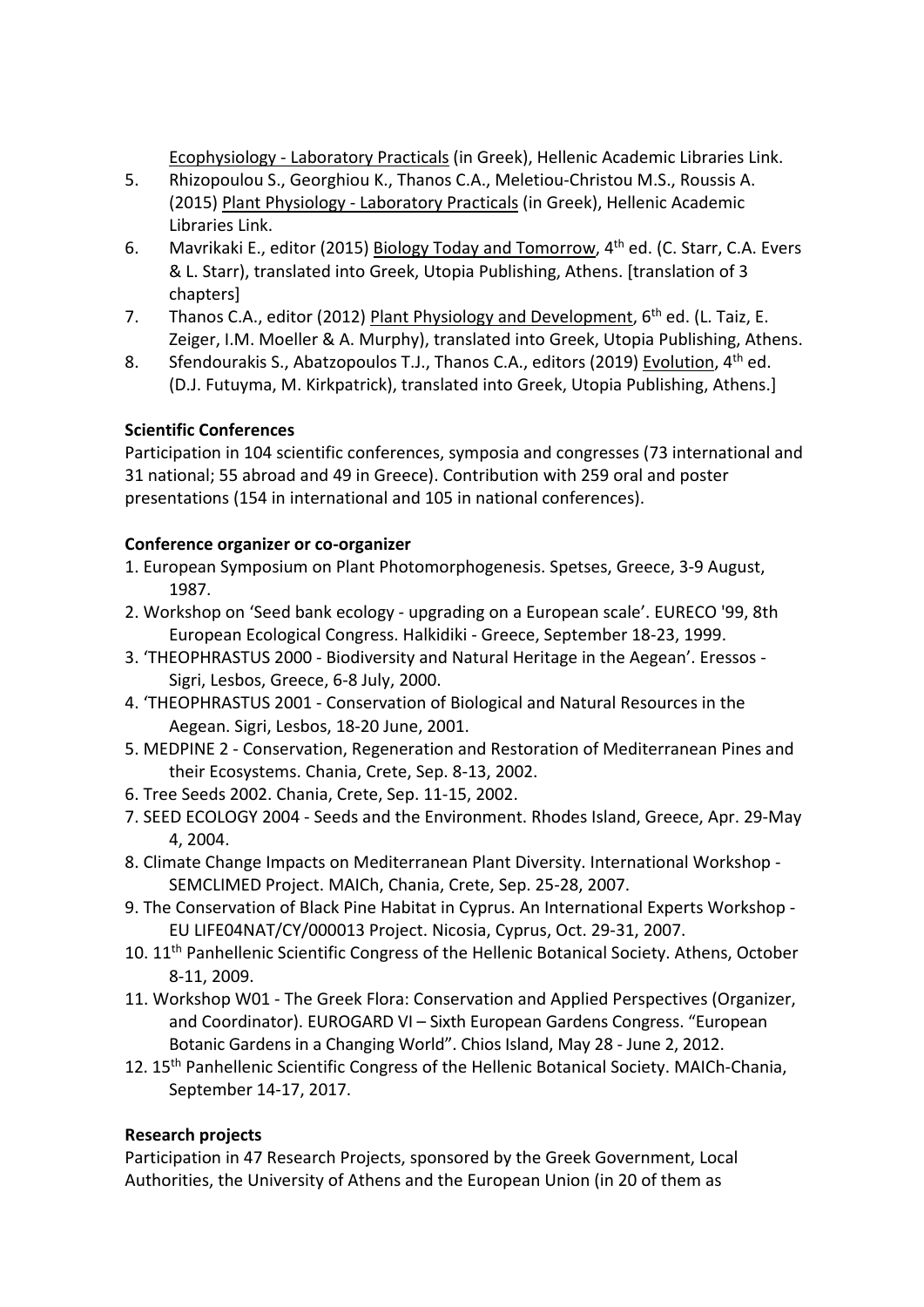coordinator/scientific responsible of the project or head of the NKUA team).

- 24. CRETAPLANT A Pilot Network of Plant Micro-Reserves in Western Crete. European Union DG XI, LIFE04 NAT\_GR\_000104, 2004-2007. <http://cretaplant.biol.uoa.gr/> https://webgate.ec.europa.eu/life/publicWebsite/index.cfm?fuseaction=search.dsp Page&n proj id=2673
- 25. COMANACY Conservation management of NATURA 2000 sites in Cyprus. European Union, LIFE 04 NAT/CY/000013, 2004-2008. (Member of the NKUA team). https://webgate.ec.europa.eu/life/publicWebsite/index.cfm?fuseaction=search.dspP age&n\_proj\_id=2652
- 26. ENSCONET European Native Seed Conservation Network. European Union (6<sup>th</sup> Framework Programme for Research, Technological Development and Demonstration - Co-ordination Action, RICA-CT-2004-506109, 2004-2009. <https://cordis.europa.eu/project/id/506109>http://ensconet.maich.gr/
- 27. Conservation of Plant Diversity in Mt Hymettus NKUA Seed Bank. Kapodistrias Project, NKUA, 2005-2006, 2007-2008, 2009-2010.
- 28. SEMCLIMED Impact du Changement Climatique sur la Flore Méditerranéenne et Actions de Conservation. European Union, Interreg III B Medocc 2005, 2006-2008. <https://keep.eu/projects/1523/SEMCLIMED-EN/> https://agroambient.gva.es/va/web/cief/semclimed
- 29**.** Climate change impacts on local endemic plants of the National Forest Park of Troodos. ΑΕΙΦΟΡΙΑ/ΦΥΣΗ/0308(ΒΕ)/07 Foundation for the Promotion of Research, Cyprus, 2009-2011.
- 30. JUNICOAST Actions for the conservation of coastal dunes with *Juniperus* spp. in Crete and the South Aegean. European Union. LIFE+ Nature and Biodiversity - LIFE07NAT/GR/000296, 2009-2013. http://www.junicoast.gr/ https://webgate.ec.europa.eu/life/publicWebsite/index.cfm?fuseaction=search.dsp Page&n proj id=3348
- 31. PLANT-NET CY Establishment of a Plant Micro-reserve Network in Cyprus for the Conservation of Priority Species and Habitats. European Union, LIFE+ Nature and Biodiversity - LIFE08/CY/000453, 2010-2013. http://www.plantnet.org.cy/ https://webgate.ec.europa.eu/life/publicWebsite/index.cfm?fuseaction=search.dsp Page&n\_proj\_id=3570#:~:text=The%20PLANT%2DNET%20CY%20project,(PMRs)%2 0in%20the%20country.
- 32. Ecophysiology of Reproduction and Conservation Biology of the genus *Crocus* in Greece. HERACLITUS ΙΙ Project, Ministry of Education, Greece, 2011-2013 (PhD Candidate Evangelia Skourti).
- 33. JUNIPERCY Improving the conservation status of the priority habitat type 9560\* (Endemic forests with *Juniperus* spp.) in Cyprus. European Union, LIFE+ Nature and Biodiversity – LIFE10/CY/000717, 2012-2015 (Member of the Scientific Committee of the Project).

https://webgate.ec.europa.eu/life/publicWebsite/index.cfm?fuseaction=search.dsp Page&n\_proj\_id=4069

34. Recording and Monitoring Habitat Types and Plant Species of the Directive 92/43/EEC and other Protected Plants in the Samaria National Park (Lefka Ori). European Fund of Regional Development (ESPA 2007-2013) Management Authority of Lefka Ori,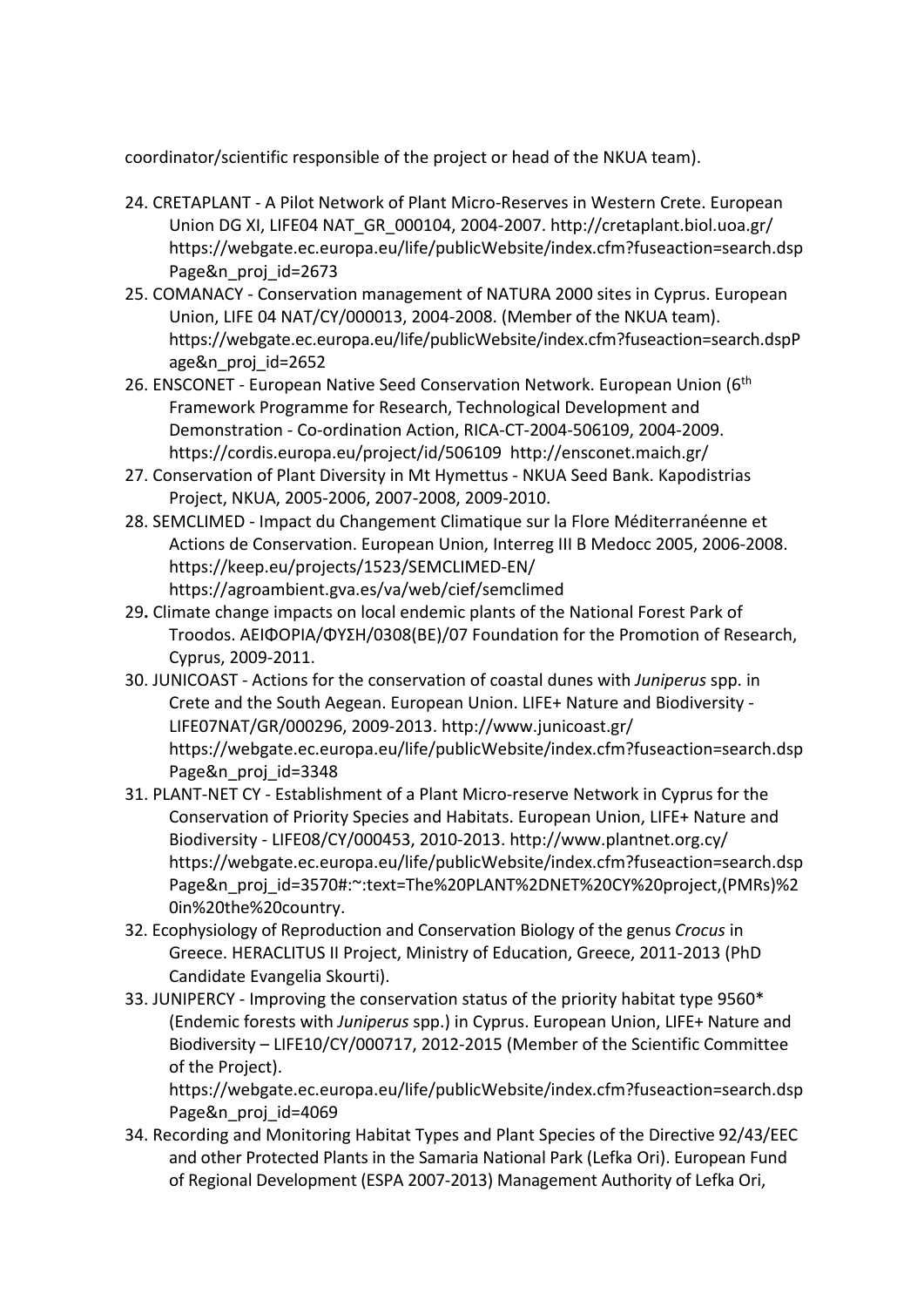2012-2015. (Scientific Responsible of the Project and head of the NKUA team).

- 35. Monitoring Project for species and habitats of the Karpathos-Saria protected area. Monitoring habitat types and important plant species. European Fund of Regional Development (ESPA 2007-2013) Management Authority of Karpathos-Saria, 2012- 2015. (Member of the NKUA team).
- 36. Contribution to the postfire management of Parnes National Park. Green Fund (Greece), 2012-2015. (Head of the NKUA team).
- 37. Conservation of priority forests and forest openings in "Ethnikos Drymos Oitis" and "Oros Kallidromo" of Sterea Ellada - FOROPENFORESTS. European Union (DG Environment, LIFE11 NAT/GR/1014, 2012-2019. (Member of the NKUA team). <https://www.foropenforests.org/>

https://webgate.ec.europa.eu/life/publicWebsite/index.cfm?fuseaction=search.dspP age&n\_proj\_id=4304

- 38. Survey and Assessment of the Conservation Status for the Plant Species of Community Interest in Greece. Ministry of the Environment (Greece), 2014-2015. (Member of the NKUA team).
- 39. Pilot Project of Long-Term Monitoring of Native, Aromatic and Medicinal Plants in the Chania Prefecture & Assessment of their Natural Populations. Green Fund (Greece), 2015-2017. (Scientific consultant of the MAICh team).
- 40. Conservation of *Zelkova abelicea* in Crete. Franklinia & BGCI, 2017-2020. Mediterranean Agronomic Institute of Chania (MAICh), coordinator. (Member of the Scientific Committee of the Project.). [https://www.iamc.ciheam.org/fr/cooperation/projects/one\\_programme?program](https://www.iamc.ciheam.org/fr/cooperation/projects/one_programme?programme=in-situ-and-ex-situ-conservation-of-zelkova-abelicea-in-crete&id=12) [me=in-situ-and-ex-situ-conservation-of-zelkova-abelicea-in-crete&id=12](https://www.iamc.ciheam.org/fr/cooperation/projects/one_programme?programme=in-situ-and-ex-situ-conservation-of-zelkova-abelicea-in-crete&id=12)
- 41. LIFE-IP 4NATURA Integrated actions for the conservation and management of Natura 2000 sites, species, habitats and ecosystems in Greece. European Union, LIFE16 IPE/GR/000002, 2017-2025. (Member of the Scientific Advisory Committee). [https://webgate.ec.europa.eu/life/publicWebsite/index.cfm?fuseaction=search.dsp](https://webgate.ec.europa.eu/life/publicWebsite/index.cfm?fuseaction=search.dspPage&n_proj_id=6520) [Page&n\\_proj\\_id=6520](https://webgate.ec.europa.eu/life/publicWebsite/index.cfm?fuseaction=search.dspPage&n_proj_id=6520) https://edozoume.gr/en/
- 42. Managing the NATURA 2000 network in Cyprus and shaping a sustainable future. European Union, LIFE18 IPE/CY/000006, 2019-2029. (Member of the partner NKUA team, Μember of the Scientific Committee of the Project). [https://webgate.ec.europa.eu/life/publicWebsite/index.cfm?fuseaction=search.dsp](https://webgate.ec.europa.eu/life/publicWebsite/index.cfm?fuseaction=search.dspPage&n_proj_id=7402) [Page&n\\_proj\\_id=7402](https://webgate.ec.europa.eu/life/publicWebsite/index.cfm?fuseaction=search.dspPage&n_proj_id=7402) https://pandoteira.cy/
- 43. JuniFor Assessing the structure and dynamics of Syrian juniper (*Juniperus drupacea*) populations and investigating the reproductive biology of the species. Management Authority of Parnon, Moustos, Mainalon and Monemvassia. Hellenic Agricultural Organisation-Demeter / Institute of Mediterranean Forest Ecosystems, 2020-2022. (External member of the HAO-Demeter / FRIA team).
- 44. JuniDrone Innovative usage of unmanned aerial vehicles (UAVs) in forest ecosystem management in Greece - A pilot study on Syrian Juniper (*Juniperus drupacea* Labill.). Hellenic Agricultural Organisation-Demeter/ Institute of Mediterranean Forest Ecosystems (ESPA 2014-2020), 2020-2022. (External member of the HAO-Demeter/FRIA team).
- 45. Seed collections of *Veronica oetaea* and introduction of the species in temporary ponds of Oeta Mt. Management Authority of Mt Oeta National Park, Spercheios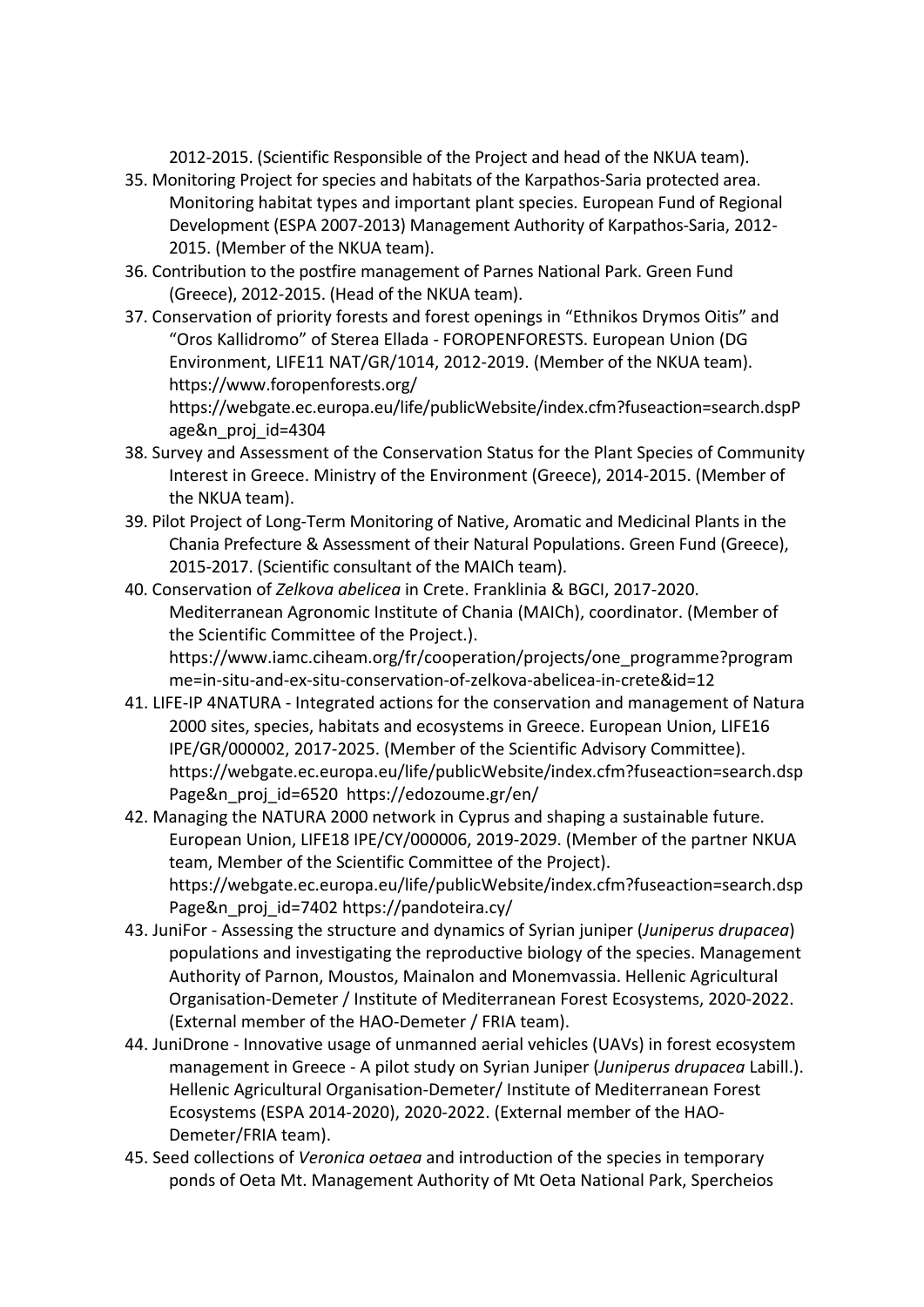Valley and Maliakos Gulf, 2020-2023 (Member of the NKUA team).

- 46. Conserving the Flora of the Balkans: Native Plants of Greece. Millennium Seed Bank, RBG Kew, UK, 2022-2025. (Scientific Responsible). <https://www.kew.org/science/our-science/projects/flora-of-the-balkans>
- 47. Quest to rediscover *Consolida samia* exploring the screes of Mt Kerketefs (Samos, Greece). Mohamed bin Zayed Species Conservation Fund, 2022-2025. (Scientific Responsible).

## **Invited (keynote) lectures**

- 1. Fire effects on forest vegetation. The case of Mediterranean pine forests in Greece. Wildfire management, Advanced Study Course. European Commission DGXII, Environment & Climate Programme, Marathon, Greece, October 7-14, 1997.
- 2. Germination ecology of Mediterranean pines, an overview. MEDPINE International Workshop on Mediterranean Pines. Beit Oren, Israel, February 7-12, 1999.
- 3. Sluggish seed germination by Mediterranean plants a strategy to cope with an unreliable water supply. 10th Annual Conference on Advances in Desert Research in memory of the late Prof. Michael Evenari. 'Various Aspects of Seed Germination', Sede Boker, Israel, April 4, 2000.
- 4. Mt Ida in mythology and classical antiquity a plant scientist's approach. Mt Ida (Kazdağları). 1st National Symposium on the past, present and future of the Kazdağları Mountains, Altinoluk, Edremit, Turkey, September 20-22, 2001.
- 5. Mediterranean Seed Ecology. Albrecht-von-Haller-Institut für Pflanzenwissenschaften, Georg-August-Universität Göttingen, Germany, December 7, 2003.
- 6. Theophrastus on Oaks. European Vegetation Survey 13th EVS International Workshop. Ioannina (NW Greece), April 15-20, 2004.
- 7. Mediterranean seed ecology how seeds cope with their environment. Seminar 'Seed dormancy: future directions'. Univ. Queensland, Brisbane, Australia, May 20, 2005.
- 8. Ex situ Conservation of Plant Diversity Seed Banks (in Greek). 3rd Conference of the Hellenic Ecological Society 'Ecology and Conservation of Biodiversity', Ioannina, November16-19, 2006.
- 9. Dormancy types vs Germination strategies can we do without seed dormancy? Seed Ecology II - The 2nd International Society for Seed Science Meeting on Seeds and the Environment. Perth, Western Australia, Australia, September 9-13, 2007.
- 10. Climate Change and Seed Germination a scientific and technical approach. Climate Change Impacts on Mediterranean Plant Diversity, International Workshop, MAICh, Chania, Crete, September 25-28, 2007.
- 11. Seed germination research: from the traditional laboratory practice to an ecophysiological approach. "A critical review of key curation procedures". Pavia Botanic Garden, University of Pavia, Italy, October 22-26, 2007.
- 12. The Plant Microreserves and their pilot implementation in western Crete (LIFE-NAT CRETAPLANT Project) (in Greek). The Management of Protected Areas in Greece: current situation and perspectives. Interuniversity-Multifaculty Programme of Postgraduate Studies, Faculty of Environment and Natural Resources Management, University of Ioannina, Agrinio, December 7, 2007.
- 13. Experiences from the implementation of the LIFE Project CRETAPLANT. Cooperation for the conservation of rare endemic plants of Cyprus in the buffer zone. Nicosia,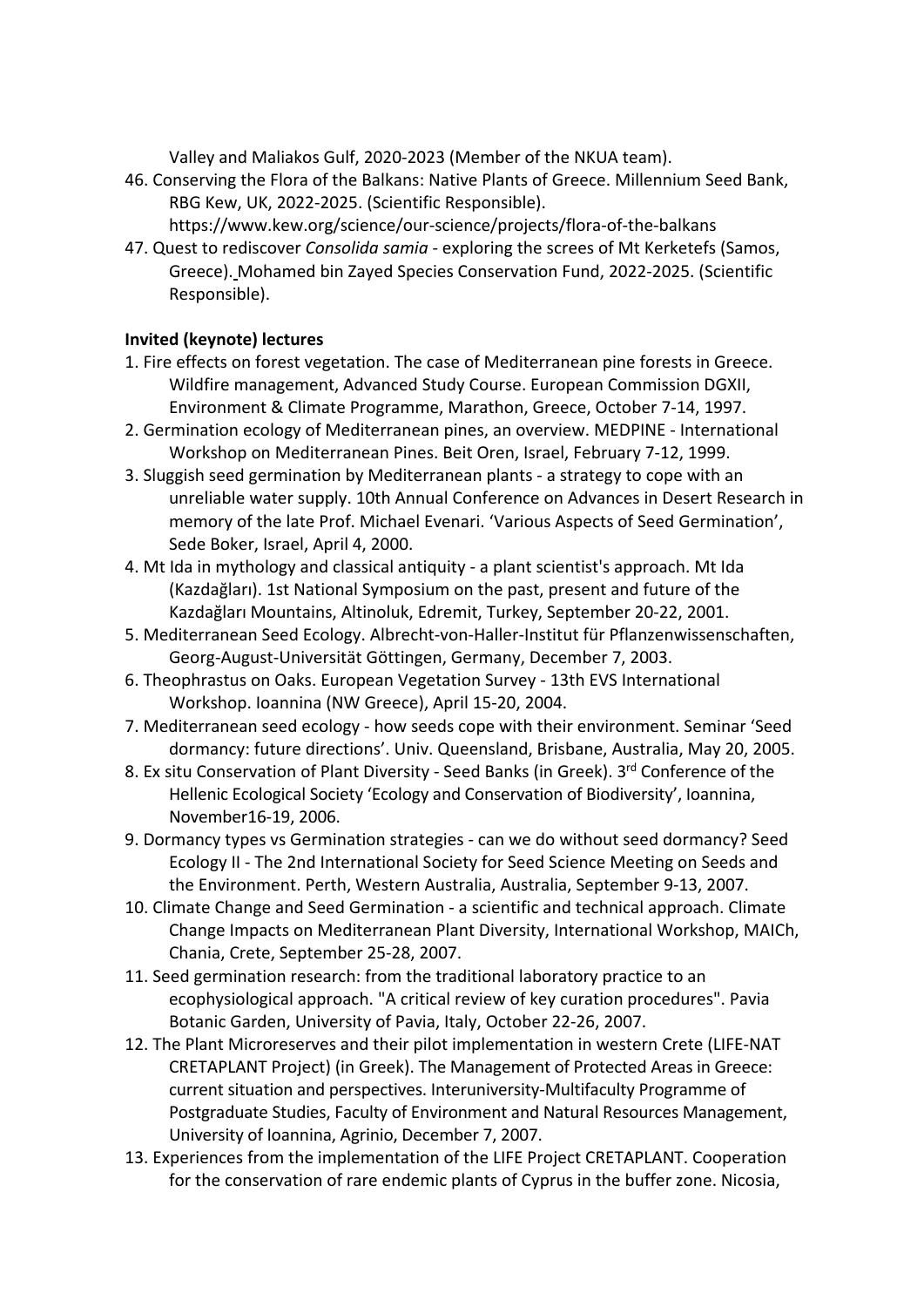Cyprus, April 9, 2008.

- 14. Plant microreserves an alternative/complementary mode of management of the natural environment (in Greek). Environment – Challenges - Perspectives. Two-Day Conference, Faculty of Environment and Natural Resources Management, University of Ioannina, Agrinio, May 15-16, 2008.
- 15. CRETAPLANT A Pilot Network of Micro-Reserves in Western Crete (LIFE04NAT/GR/000104). Conference "Protecting Europe's Nature: Learning from LIFE". EU, Brussels, November 17-19, 2008.
- 16. Conservation strategies plant microreserves (in Greek)**.** Panhellenic Conference "Our Natural Heritage, Value - Protection". Hellenic Society for the Protection of Nature (HSPN), Athens, February 6-8, 2009.
- 17. Overcoming different types of seed dormancy. "A critical review of germination procedures" - ENSCONET Germination Workshop. National Botanic Garden of Belgium, Meise, Belgium, September 15-17, 2009.
- 18. In situ and ex situ plant conservation in Greece in the framework of the global strategy for plant conservation. La Conservazione in situ ed ex situ e il Countdown 2010 - Convegno nel 30o anno dalla fondazione del giardino botanico Nuova Gussonea dell'Etna, Catania, Italy, October 11-13, 2009.
- 19. Study cases on conservation of endangered plants and habitats in Greece. Symposium on rare and threatened plants and habitats, XIII OPTIMA Congress, Antalya, Turkey, March 22-26, 2010.
- 20. Researcher's view. How can research be more involved in LIFE? What are the obstacles? LIFE Nature and Biodiversity - Preparing the Future, Brussels, Belgium, May 31 - June 1, 2010.
- 21. Timing of Seed Germination and Life History of Trees Case Studies from Greece. IUFRO Tree Seed Symposium: Recent Advances in Seed Research and *Ex Situ*  Conservation, Taipei, Taiwan, ROC, August 16-18, 2010.
- 22. Conservation and management of the flora and vegetation of Crete. 2<sup>nd</sup> Botanical Conference in Menorca "Islands and Plants - preservation and understanding of flora on Mediterranean Islands", Es Mercadal, Menorca, Spain, April 26-30, 2011.
- 23. Mediterranean pines, reproductive ecophysiology and forest fires (in Greek). 33<sup>rd</sup> Scientific Conference of the Hellenic Society of Biological Sciences (HSBS), Edessa, May 19-21, 2011.
- 24. Natural Botanic Gardens Conserving Plant Diversity *In Situ*. The Evolution of the Plant Micro Reserve Concept. EUROGARD VI – Sixth European Gardens Congress. "European Botanic Gardens in a Changing World". Chios Isl., May 28 - June 2, 2012.
- 25. Deciphering seed germination requirements for Mediterranean plants: "the ecological way" of thinking. "Ensuring the survival of endangered plants in the Mediterranean islands", International Workshop, Catania, Italy, April 18-20, 2013.
- 26. Regeneration of *Zelkova abelicea* and climate change impacts. Workshop 'Developing innovative strategies for the conservation of *Zelkova abelicea*', MAICh, BGCI & Universitas Friburgensis, Chania, Crete, September 17-18, 2013.
- 27. Theophrastus, a great scientist in the shadow of giant Aristotle (in Greek). Hellenic Society for the Protection of Nature (HSPN), Athens, October 14, 2013.
- 28. Theophrastus of Eressus: cofounder of Biology and pioneer of Ecology (in Greek). 7<sup>th</sup> Panhellenic Conference of Ecology 'Ecology: connecting systems, scales and research